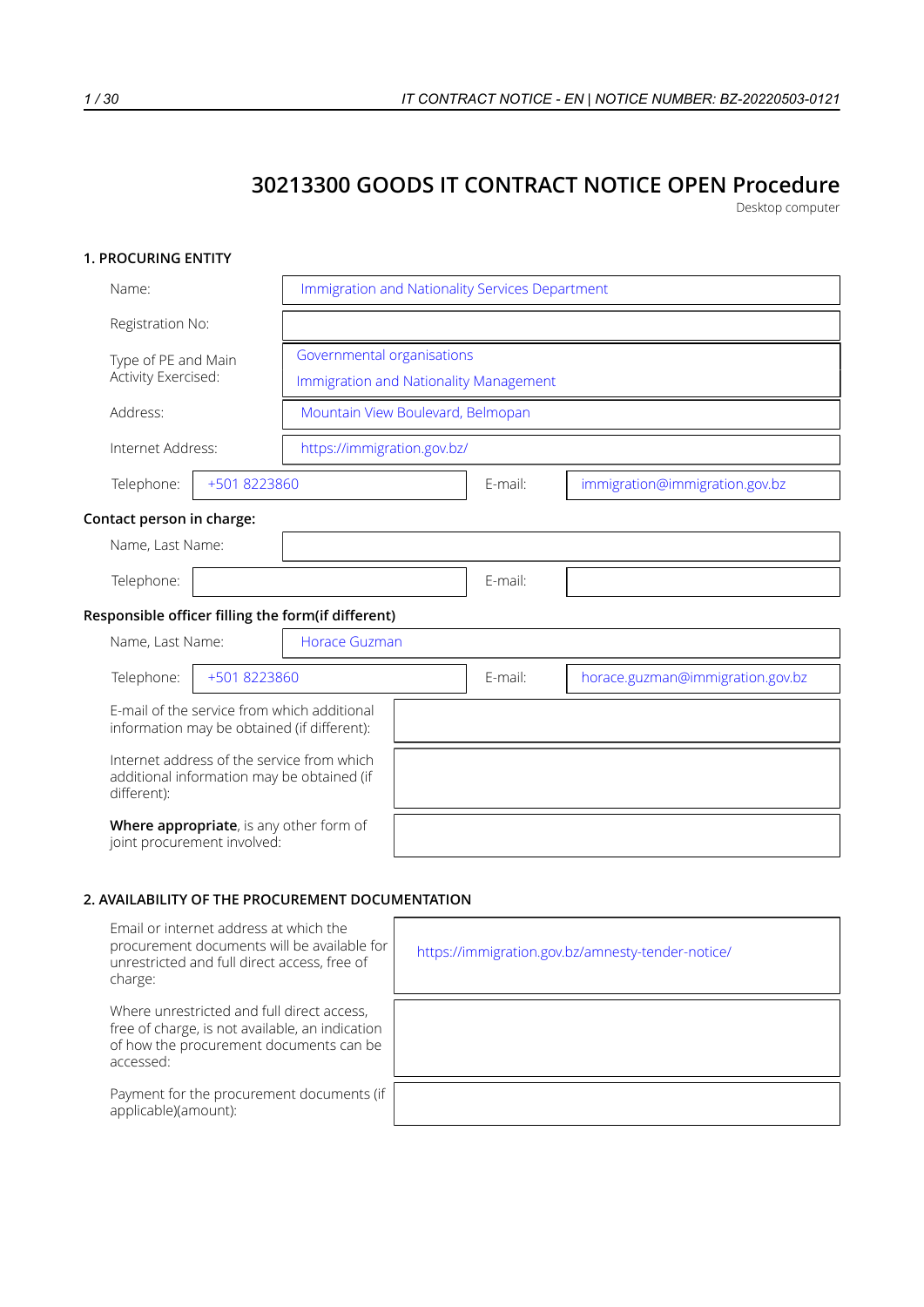# **3. PROCUREMENT NUMBER**

Procurement Number: 001AE/INS-2022

#### Where the contract is divided into lots, the information in points 4 to 15 shall be provided for each lot.

### **4. DESCRIPTION OF THE PROCUREMENT**

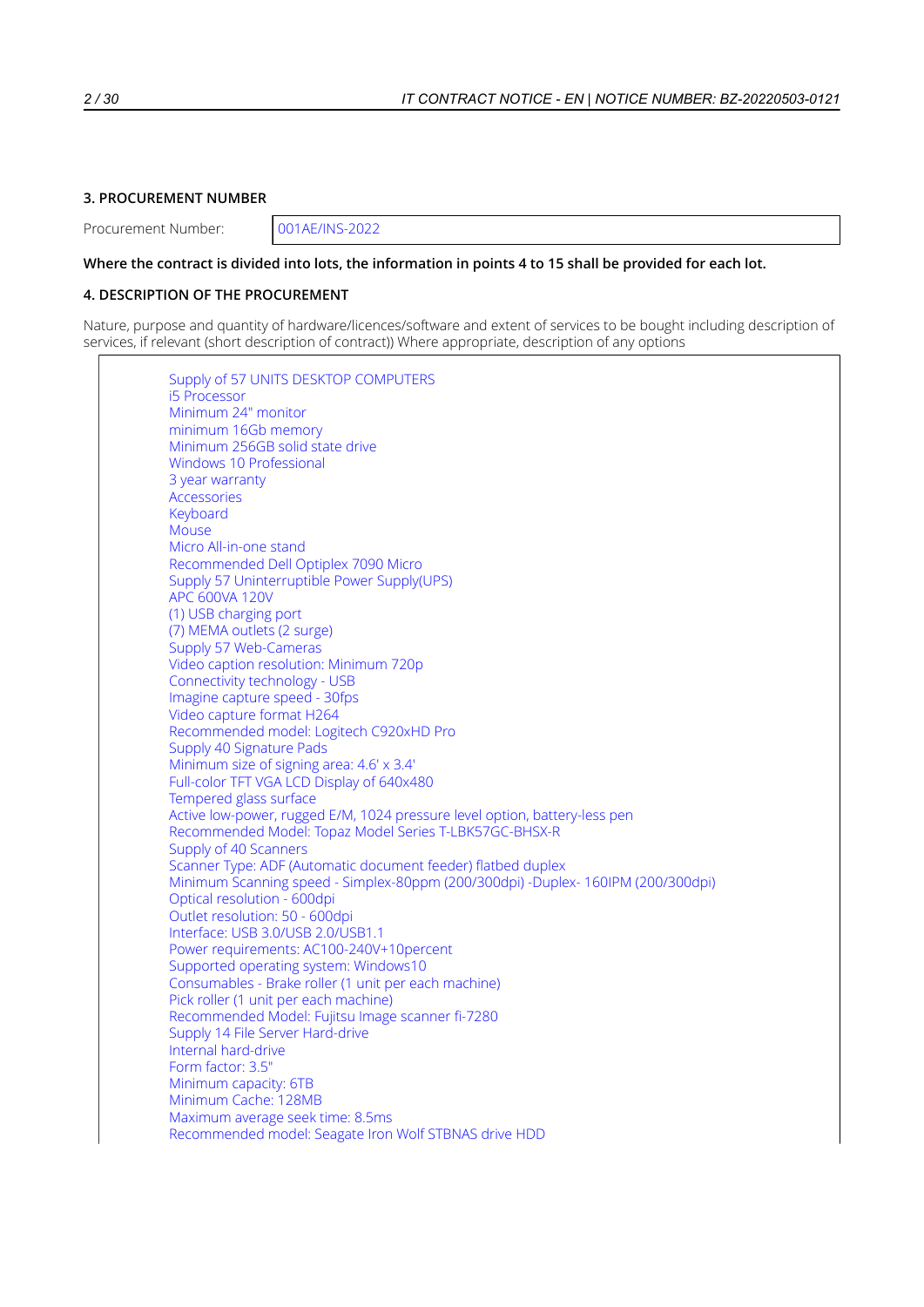Supply of 40 Photocopiers Type: Laserjet multi-function Print, copy, scan Print, copy, scan resolution: 600x600 Consumables: Black toner (1 unit per each machine) Recommended Model: Cannon Image Runner Advance DX527iF Supply of 20 Printers Type: Laser technology Print, copy, scan and fax Recommended Model: HP Laserjet Pro MFPM428fdn Supply of One (1) Year Subscription - Online Appointment System Selected Software: Square space scheduling

### **5. CPV CODES**

| Main CPV code:                 | 30213300 - Desktop computer         |
|--------------------------------|-------------------------------------|
| Additional CPV Codes (if       | 30237280 - Power supply accessories |
| necessary):                    | 30237240 - Web camera               |
|                                | 30237300 - Computer supplies        |
|                                | 38520000 - Scanners                 |
|                                | 48823000 - File servers             |
|                                | 30121100 - Photocopiers             |
|                                | 30232110 - Laser printers           |
|                                | 79980000 - Subscription services    |
| Supplementary CPV codes (if    |                                     |
| necessary):                    |                                     |
|                                |                                     |
|                                |                                     |
| Lot CPV Code:                  | 30213300 - Desktop computer         |
|                                | 30237280 - Power supply accessories |
|                                | 30237240 - Web camera               |
|                                | 30237300 - Computer supplies        |
|                                | 38520000 - Scanners                 |
|                                | 48823000 - File servers             |
|                                | 30121100 - Photocopiers             |
|                                | 30232110 - Laser printers           |
| Lot Additional / Supplementary | 79980000 - Subscription services    |
|                                |                                     |

### **6. WARANTY (please tick appropriate box) :**

- $\Box$  Manufacturer's standard warranty shall apply. Upon request, tenderer will have to provide a copy of the manufacturer's standard warranty within two (2) business days.
- $\Box$  Tendererr warrants that all delivered equipment will be new, of good material and workmanship. The warranty will be for a minimum period of twelve (12) months from date equipment is put into operation. Such warranty shall cover the cost of all defective parts replacement, labor, freight, and technicians travel at no additional cost.

Bidder must be authorized by manufacturer to repair equipment offered during the warranty period

 $\bullet$  yes  $\circ$  no

Bidder must provide warranty service

In a case bidder does not provide warranty service it must provide following information about an authorized third party which will perform warranty service:

| Company name:       |  |
|---------------------|--|
| Company<br>address: |  |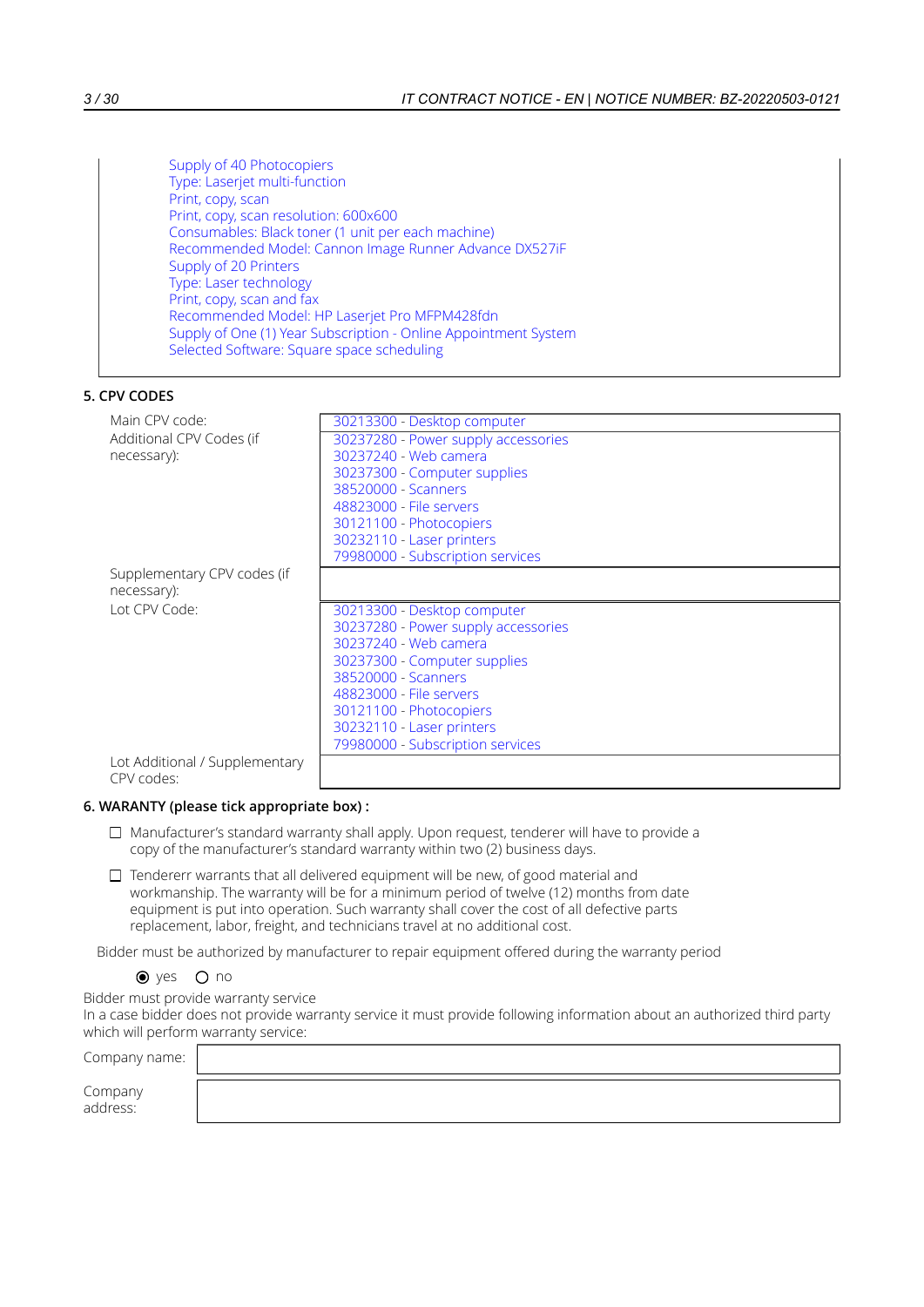| Contact person: |  |
|-----------------|--|
| Phone:          |  |
| E-Mail:         |  |

| 7. MAINTENANCE(delete or edit this section as appropriate). The maintenance option requirements should be |  |
|-----------------------------------------------------------------------------------------------------------|--|
| modified according to the type of equipment being purchased                                               |  |

Bidder must offer at least one (1) additional year of annual maintenance for use after the initial one-year warranty period expires. Escalation of annual maintenance fees shall not exceed 5% per year. Any maintenance agreements shall be subject to the terms of this contract. For this period support must be provided 8:00 am - 5:00 pm Monday through Friday and shall include an 8x5xNext Business Day maximum response time.

# **8. DELIVERY**

Delivery shall not be considered to have occurred until installation has been completed. Upon completion of the installation, the Bidder shall remove and properly dispose of all waste and debris from the installation site. Bidder shall be responsible for leaving the installation area clean and ready to use.

# **9. ADDRESS FOR THE PLACE OF PERFORMANCE OR DELIVERY**

Mountain View Boulevard, Belmopan City

# **10. ESTIMATED VALUE OF THE CONTRACT(this information shall not be published):**

# **9. PLANNED TIME FRAME FOR PROVISION OF SERVICES OR/AND HARDWARE DELIVERY**

| From:     | To:    |
|-----------|--------|
|           |        |
| Duration: | months |

# **12. CONDITIONS FOR PARTICIPATION**

SUPPLIER MUST SUBMIT THE "STATEMENT OF ETHICAL CONDUCT AND FRAUD AND CORRUPTION"

Including: where appropriate, indication whether the provision of the service is reserved by law, regulation or administrative provision to a particular profession; reference to the relevant law, regulation or administrative provision, a list and brief description of criteria regarding the personal situation of suppliers that may lead to their exclusion and of qualification (selection) criteria; minimum level(s) of standards possibly required; indication of required information (selfdeclarations, documentation).

#### **13. WHERE APPROPRIATE, PARTICULAR CONDITIONS TO WHICH PERFORMANCE OF THE CONTRACT IS SUBJECT TO:**

### **14. CRITERIA TO BE USED FOR AWARD OF THE CONTRACT OR CONTRACTS.**

Criteria used

OPEN TENDERING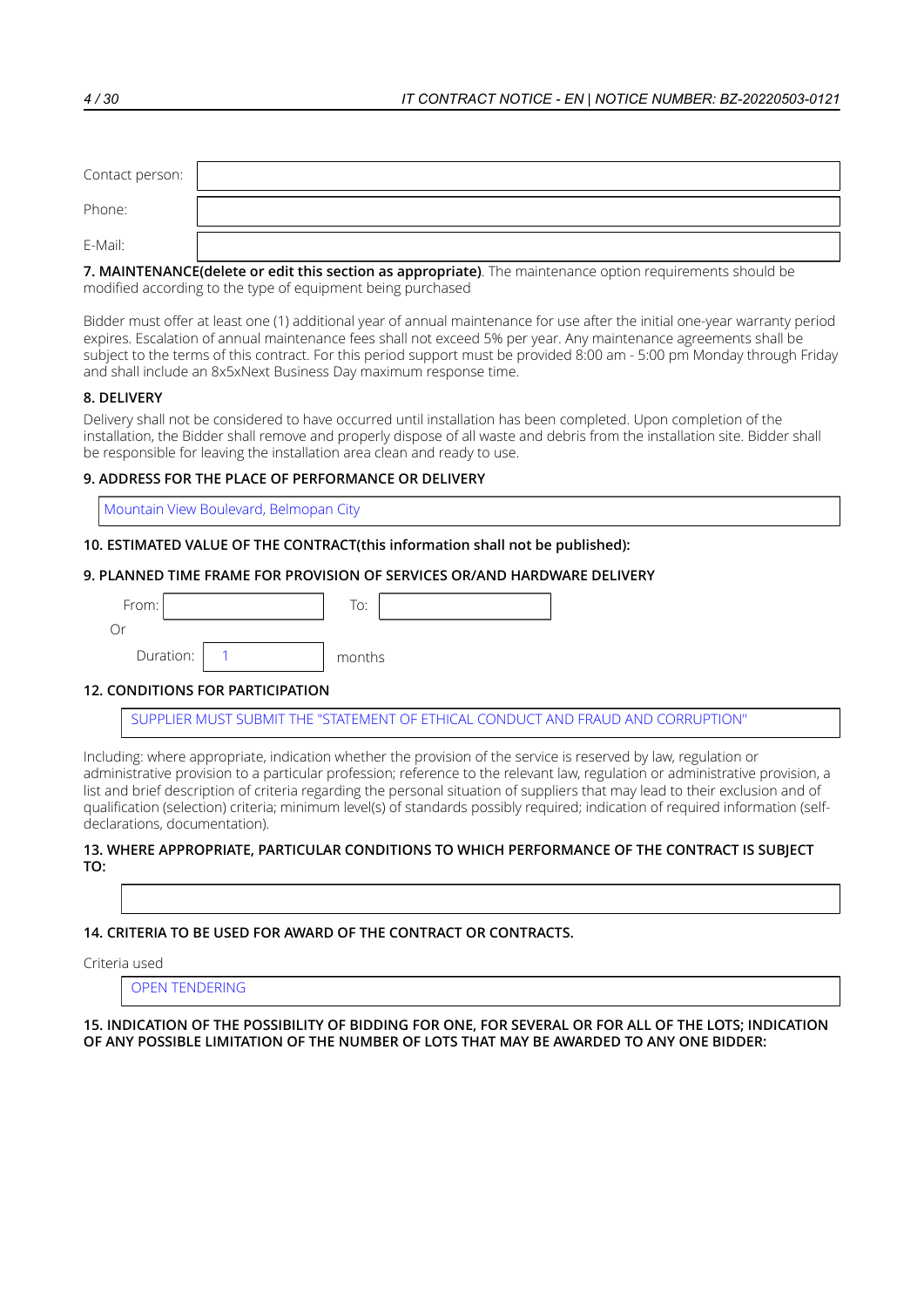| Bids per Participant:              | O One<br><b>●</b> Several<br>$O$ All |
|------------------------------------|--------------------------------------|
| Awards per Successful Participant: | O One<br><b>●</b> Several<br>$O$ All |

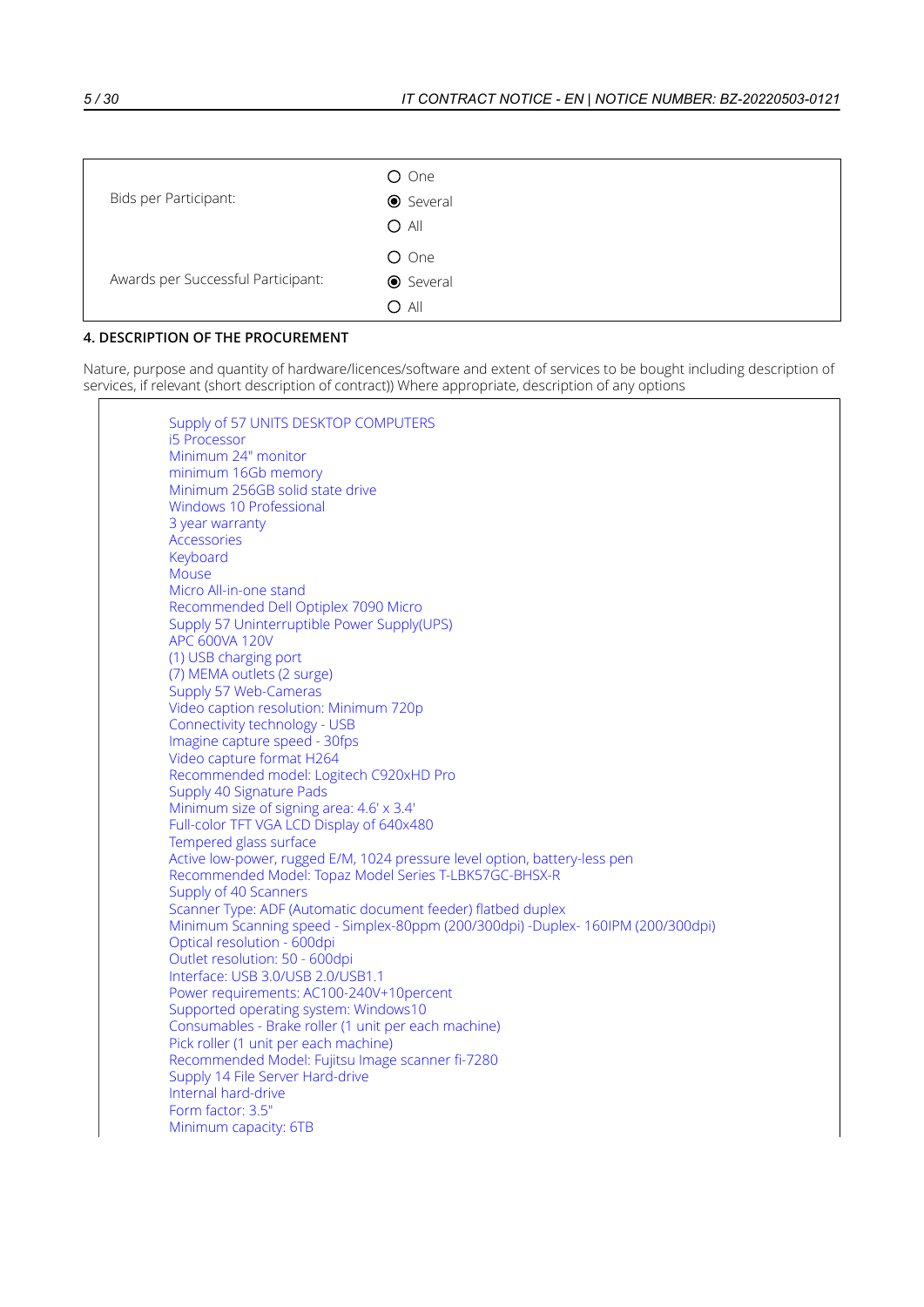# **5. CPV CODES**

| Main CPV code:              | 30213300 - Desktop computer         |
|-----------------------------|-------------------------------------|
| Additional CPV Codes (if    | 30237280 - Power supply accessories |
| necessary):                 | 30237240 - Web camera               |
|                             | 30237300 - Computer supplies        |
|                             | 38520000 - Scanners                 |
|                             | 48823000 - File servers             |
|                             | 30121100 - Photocopiers             |
|                             | 30232110 - Laser printers           |
|                             | 79980000 - Subscription services    |
| Supplementary CPV codes (if |                                     |
| necessary):                 |                                     |
|                             |                                     |
| Lot CPV Code:               | 30213300 - Desktop computer         |
|                             | 30237280 - Power supply accessories |
|                             | 30237240 - Web camera               |
|                             | 30237300 - Computer supplies        |
|                             | 38520000 - Scanners                 |
|                             | 48823000 - File servers             |
|                             | 30121100 - Photocopiers             |
|                             | 30232110 - Laser printers           |
|                             | 79980000 - Subscription services    |

### **6. WARANTY (please tick appropriate box) :**

- $\Box$  Manufacturer's standard warranty shall apply. Upon request, tenderer will have to provide a copy of the manufacturer's standard warranty within two (2) business days.
- $\boxtimes$  Tendererr warrants that all delivered equipment will be new, of good material and workmanship. The warranty will be for a minimum period of twelve (12) months from date equipment is put into operation. Such warranty shall cover the cost of all defective parts replacement, labor, freight, and technicians travel at no additional cost.

Bidder must be authorized by manufacturer to repair equipment offered during the warranty period

 $\bullet$  yes  $\circ$  no

Bidder must provide warranty service

In a case bidder does not provide warranty service it must provide following information about an authorized third party which will perform warranty service: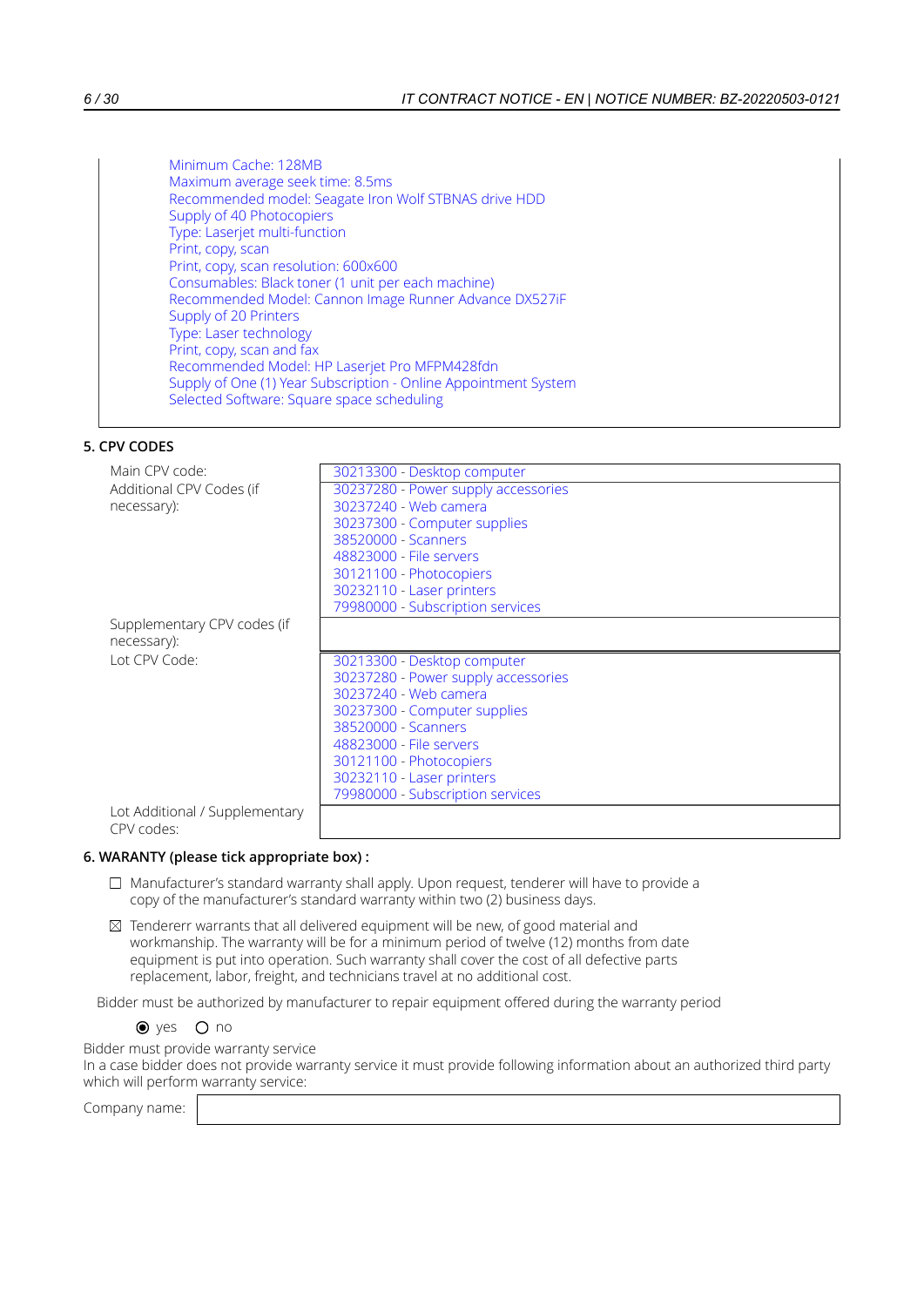| Company<br>address: |  |
|---------------------|--|
| Contact person:     |  |
| Phone:              |  |
| E-Mail:             |  |

Bidder must offer at least one (1) additional year of annual maintenance for use after the initial one-year warranty period expires. Escalation of annual maintenance fees shall not exceed 5% per year. Any maintenance agreements shall be subject to the terms of this contract. For this period support must be provided 8:00 am - 5:00 pm Monday through Friday and shall include an 8x5xNext Business Day maximum response time.

# **8. DELIVERY**

Delivery shall not be considered to have occurred until installation has been completed. Upon completion of the installation, the Bidder shall remove and properly dispose of all waste and debris from the installation site. Bidder shall be responsible for leaving the installation area clean and ready to use.

# **9. ADDRESS FOR THE PLACE OF PERFORMANCE OR DELIVERY**

MOUNTAIN VIEW BOULEVARD, BELMOPAN CITY

### **10. ESTIMATED VALUE OF THE CONTRACT(this information shall not be published):**

### **9. PLANNED TIME FRAME FOR PROVISION OF SERVICES OR/AND HARDWARE DELIVERY**

| From:     |            | To:    |  |
|-----------|------------|--------|--|
| Or        |            |        |  |
| Duration: |            | months |  |
|           | ---------- |        |  |

### **12. CONDITIONS FOR PARTICIPATION**

SEE TENDER DOCUMENTS FOR DETAILS

Including: where appropriate, indication whether the provision of the service is reserved by law, regulation or administrative provision to a particular profession; reference to the relevant law, regulation or administrative provision, a list and brief description of criteria regarding the personal situation of suppliers that may lead to their exclusion and of qualification (selection) criteria; minimum level(s) of standards possibly required; indication of required information (selfdeclarations, documentation).

#### **13. WHERE APPROPRIATE, PARTICULAR CONDITIONS TO WHICH PERFORMANCE OF THE CONTRACT IS SUBJECT TO:**

### **14. CRITERIA TO BE USED FOR AWARD OF THE CONTRACT OR CONTRACTS.**

Criteria used

OPEN TENDERING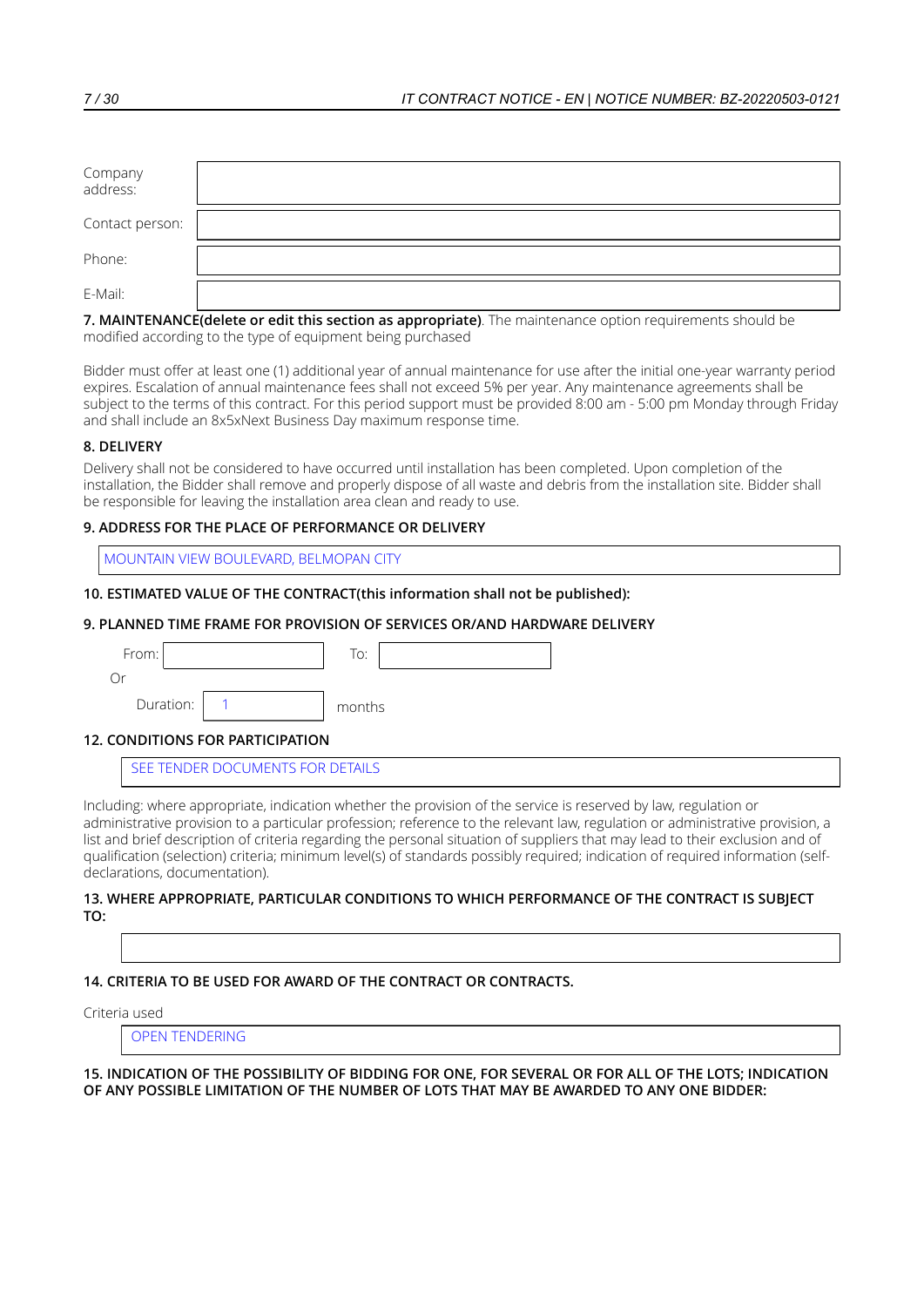| Bids per Participant:              | O One<br><b>●</b> Several<br>$O$ All |
|------------------------------------|--------------------------------------|
| Awards per Successful Participant: | O One<br><b>●</b> Several<br>$O$ All |

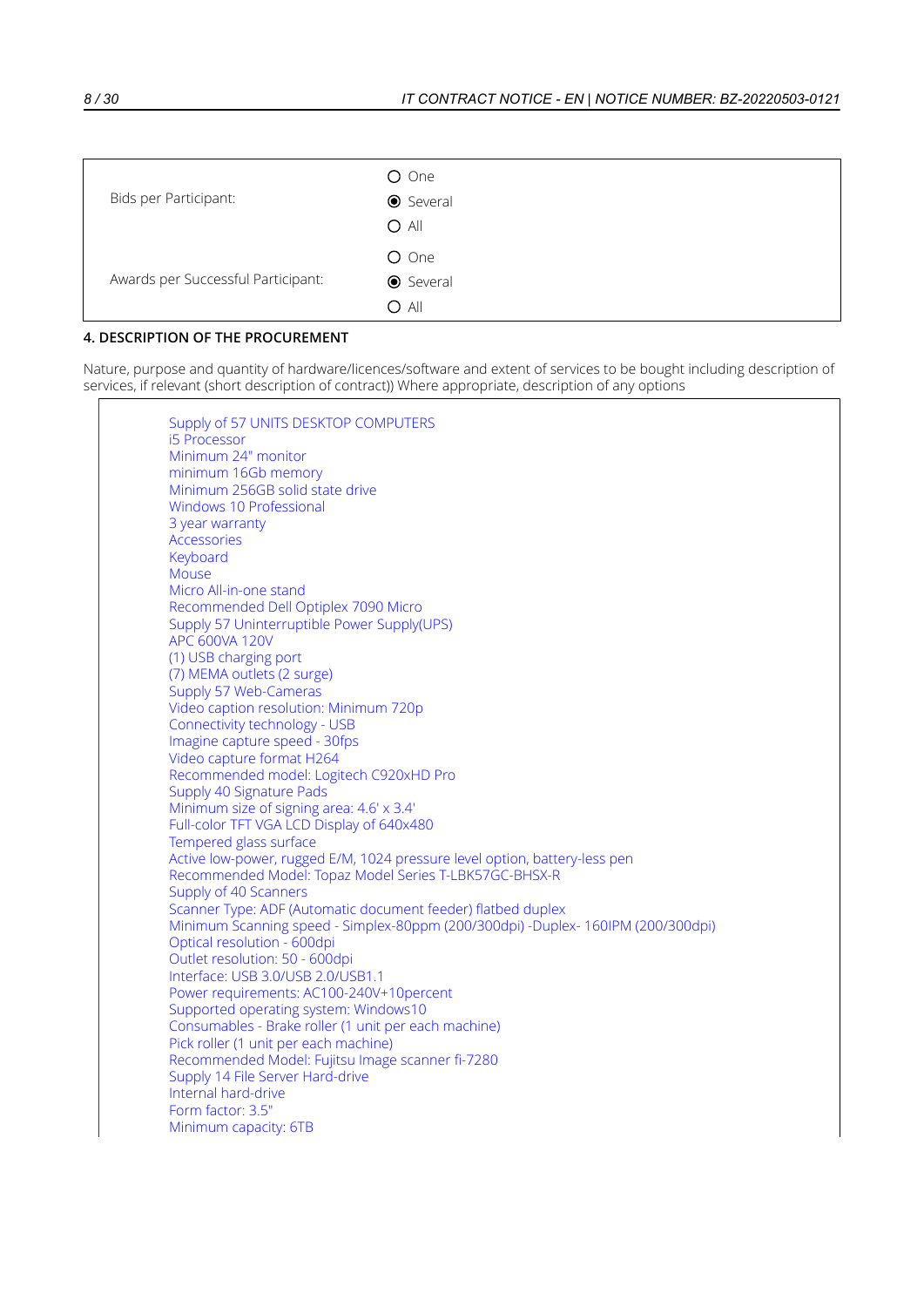# **5. CPV CODES**

| Main CPV code:              | 30213300 - Desktop computer         |
|-----------------------------|-------------------------------------|
| Additional CPV Codes (if    | 30237280 - Power supply accessories |
| necessary):                 | 30237240 - Web camera               |
|                             | 30237300 - Computer supplies        |
|                             | 38520000 - Scanners                 |
|                             | 48823000 - File servers             |
|                             | 30121100 - Photocopiers             |
|                             | 30232110 - Laser printers           |
|                             | 79980000 - Subscription services    |
| Supplementary CPV codes (if |                                     |
| necessary):                 |                                     |
|                             |                                     |
| Lot CPV Code:               | 30213300 - Desktop computer         |
|                             | 30237280 - Power supply accessories |
|                             | 30237240 - Web camera               |
|                             | 30237300 - Computer supplies        |
|                             | 38520000 - Scanners                 |
|                             | 48823000 - File servers             |
|                             | 30121100 - Photocopiers             |
|                             | 30232110 - Laser printers           |
|                             | 79980000 - Subscription services    |

### **6. WARANTY (please tick appropriate box) :**

- $\Box$  Manufacturer's standard warranty shall apply. Upon request, tenderer will have to provide a copy of the manufacturer's standard warranty within two (2) business days.
- $\boxtimes$  Tendererr warrants that all delivered equipment will be new, of good material and workmanship. The warranty will be for a minimum period of twelve (12) months from date equipment is put into operation. Such warranty shall cover the cost of all defective parts replacement, labor, freight, and technicians travel at no additional cost.

Bidder must be authorized by manufacturer to repair equipment offered during the warranty period

 $\bullet$  yes  $\circ$  no

Bidder must provide warranty service

In a case bidder does not provide warranty service it must provide following information about an authorized third party which will perform warranty service: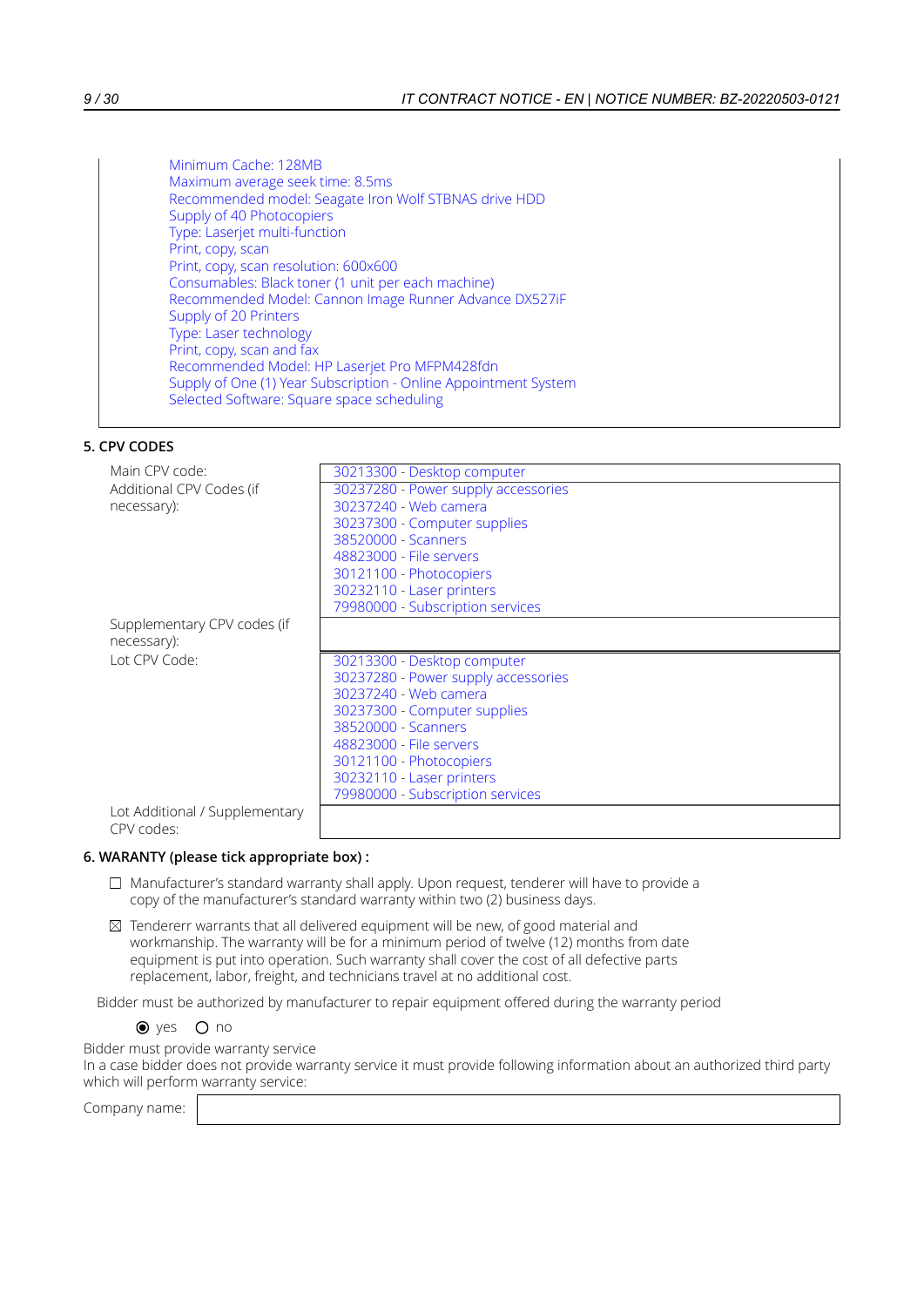| Company<br>address: |  |
|---------------------|--|
| Contact person:     |  |
| Phone:              |  |
| E-Mail:             |  |

Bidder must offer at least one (1) additional year of annual maintenance for use after the initial one-year warranty period expires. Escalation of annual maintenance fees shall not exceed 5% per year. Any maintenance agreements shall be subject to the terms of this contract. For this period support must be provided 8:00 am - 5:00 pm Monday through Friday and shall include an 8x5xNext Business Day maximum response time.

# **8. DELIVERY**

Delivery shall not be considered to have occurred until installation has been completed. Upon completion of the installation, the Bidder shall remove and properly dispose of all waste and debris from the installation site. Bidder shall be responsible for leaving the installation area clean and ready to use.

# **9. ADDRESS FOR THE PLACE OF PERFORMANCE OR DELIVERY**

MOUNTAIN VIEW BOULEVARD, BELMOPAN CITY

### **10. ESTIMATED VALUE OF THE CONTRACT(this information shall not be published):**

### **9. PLANNED TIME FRAME FOR PROVISION OF SERVICES OR/AND HARDWARE DELIVERY**

| From:     |                                    | To:    |
|-----------|------------------------------------|--------|
| Or        |                                    |        |
| Duration: |                                    | months |
| .<br>--   | - - - - - - - - - - - - - <b>.</b> |        |

### **12. CONDITIONS FOR PARTICIPATION**

SEE TENDER DOCUMENTS FOR DETAILS

Including: where appropriate, indication whether the provision of the service is reserved by law, regulation or administrative provision to a particular profession; reference to the relevant law, regulation or administrative provision, a list and brief description of criteria regarding the personal situation of suppliers that may lead to their exclusion and of qualification (selection) criteria; minimum level(s) of standards possibly required; indication of required information (selfdeclarations, documentation).

#### **13. WHERE APPROPRIATE, PARTICULAR CONDITIONS TO WHICH PERFORMANCE OF THE CONTRACT IS SUBJECT TO:**

### **14. CRITERIA TO BE USED FOR AWARD OF THE CONTRACT OR CONTRACTS.**

Criteria used

OPEN TENDERING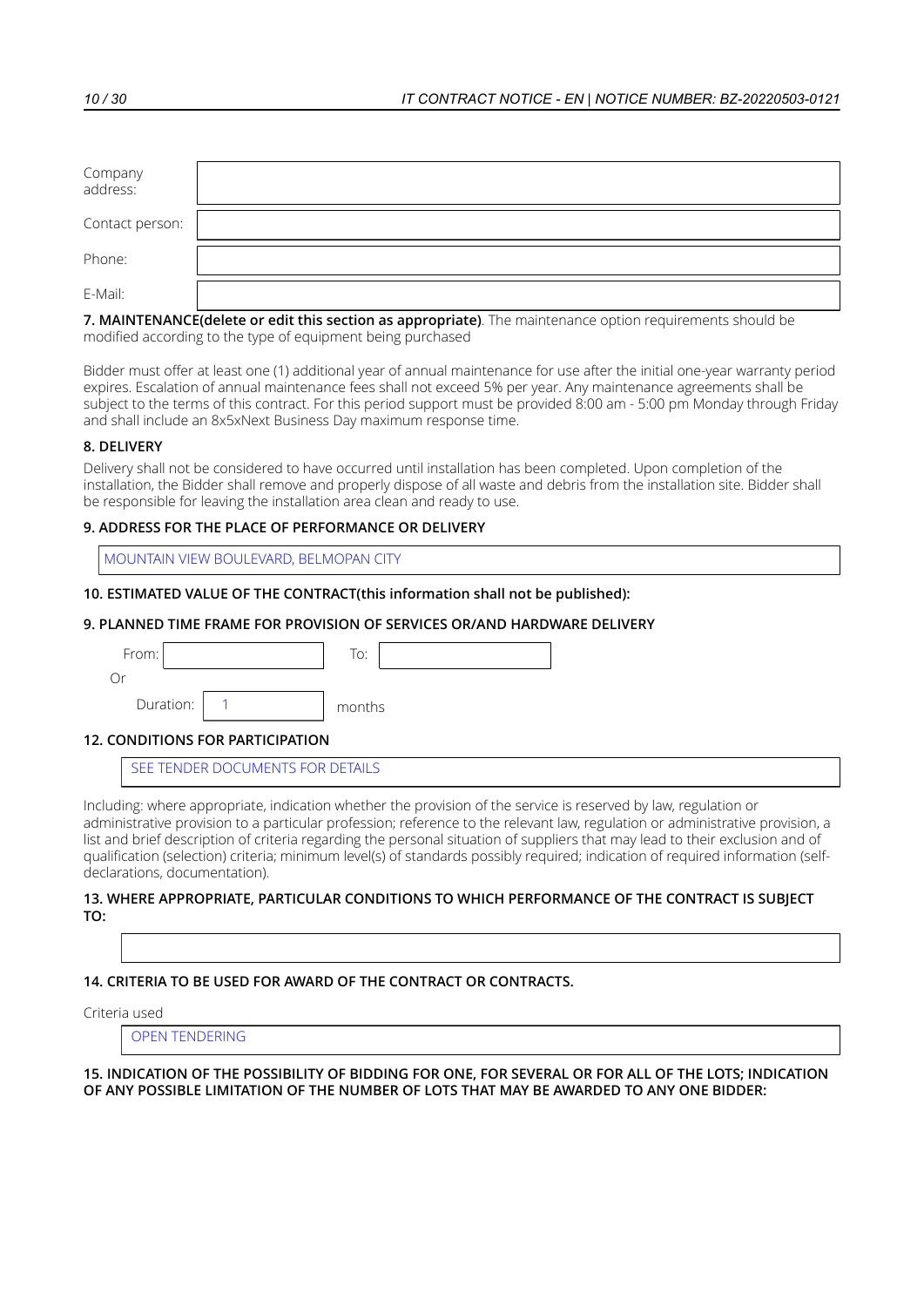| Bids per Participant:              | O One<br><b>●</b> Several<br>$O$ All |
|------------------------------------|--------------------------------------|
| Awards per Successful Participant: | O One<br><b>●</b> Several<br>$O$ All |

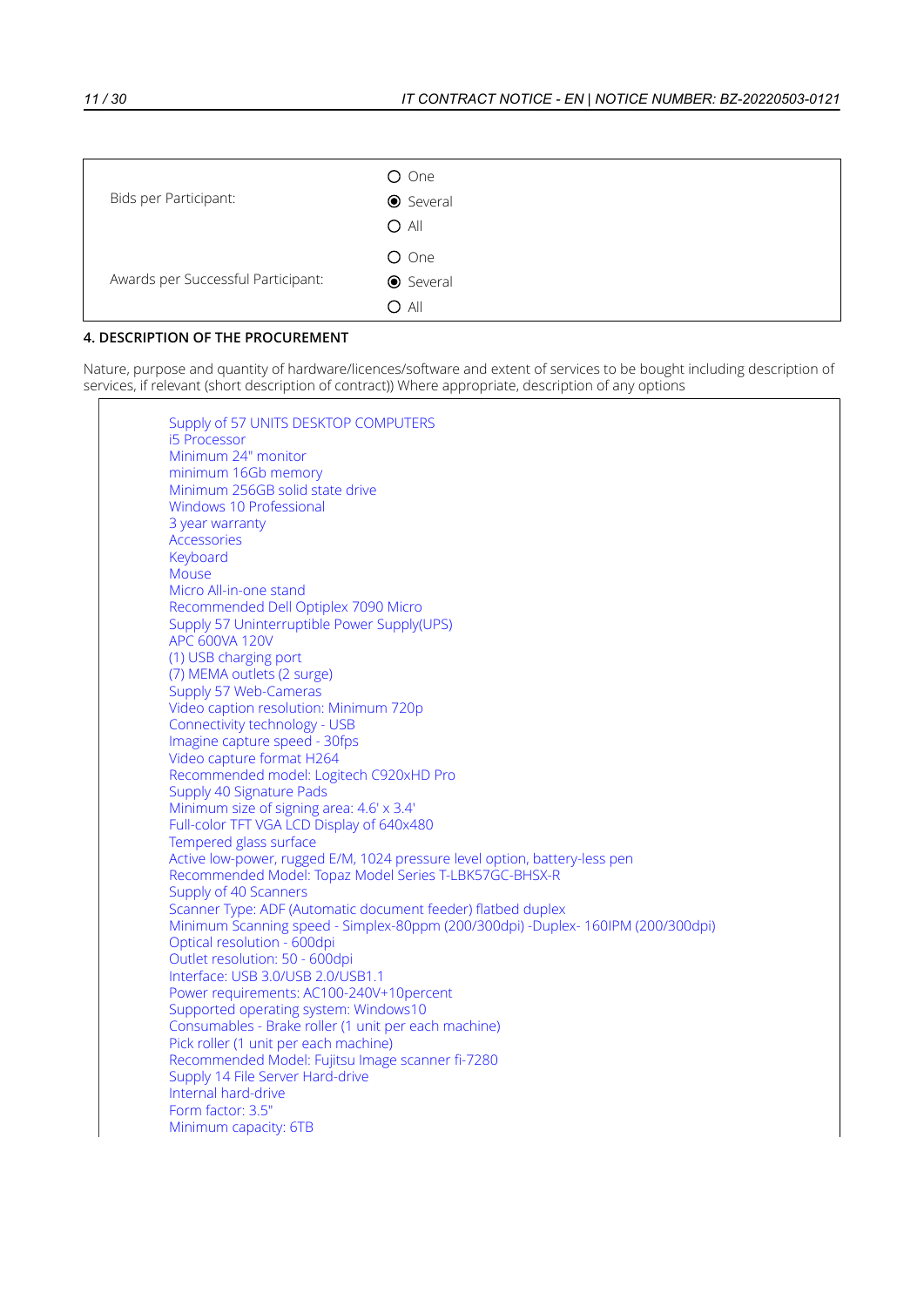# **5. CPV CODES**

| Main CPV code:              | 30213300 - Desktop computer         |
|-----------------------------|-------------------------------------|
| Additional CPV Codes (if    | 30237280 - Power supply accessories |
| necessary):                 | 30237240 - Web camera               |
|                             | 30237300 - Computer supplies        |
|                             | 38520000 - Scanners                 |
|                             | 48823000 - File servers             |
|                             | 30121100 - Photocopiers             |
|                             | 30232110 - Laser printers           |
|                             | 79980000 - Subscription services    |
| Supplementary CPV codes (if |                                     |
| necessary):                 |                                     |
|                             |                                     |
| Lot CPV Code:               | 30213300 - Desktop computer         |
|                             | 30237280 - Power supply accessories |
|                             | 30237240 - Web camera               |
|                             | 30237300 - Computer supplies        |
|                             | 38520000 - Scanners                 |
|                             | 48823000 - File servers             |
|                             | 30121100 - Photocopiers             |
|                             | 30232110 - Laser printers           |
|                             | 79980000 - Subscription services    |

### **6. WARANTY (please tick appropriate box) :**

- $\Box$  Manufacturer's standard warranty shall apply. Upon request, tenderer will have to provide a copy of the manufacturer's standard warranty within two (2) business days.
- $\boxtimes$  Tendererr warrants that all delivered equipment will be new, of good material and workmanship. The warranty will be for a minimum period of twelve (12) months from date equipment is put into operation. Such warranty shall cover the cost of all defective parts replacement, labor, freight, and technicians travel at no additional cost.

Bidder must be authorized by manufacturer to repair equipment offered during the warranty period

 $\bullet$  yes  $\circ$  no

Bidder must provide warranty service

In a case bidder does not provide warranty service it must provide following information about an authorized third party which will perform warranty service: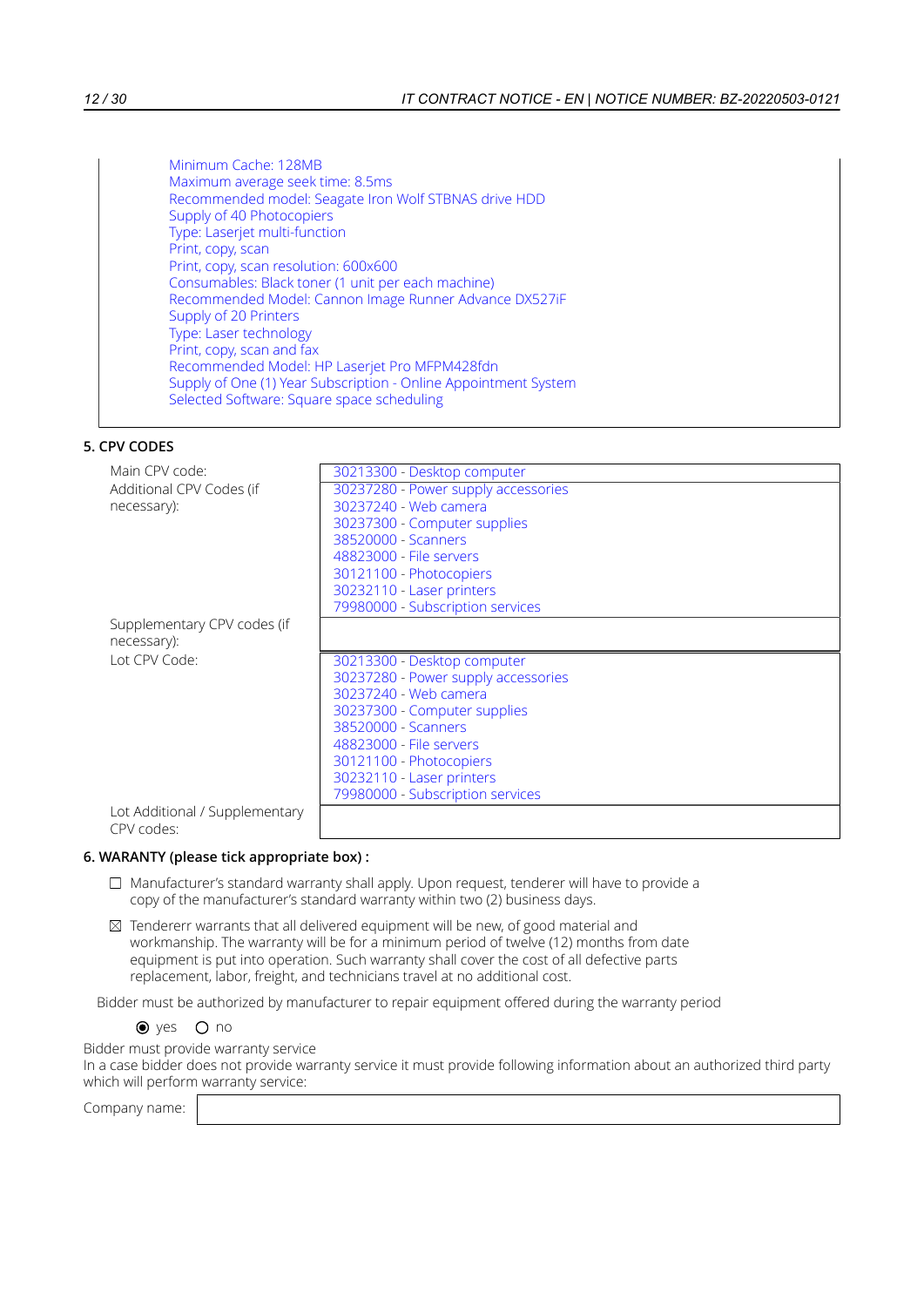| Company<br>address: |  |
|---------------------|--|
| Contact person:     |  |
| Phone:              |  |
| E-Mail:             |  |

Bidder must offer at least one (1) additional year of annual maintenance for use after the initial one-year warranty period expires. Escalation of annual maintenance fees shall not exceed 5% per year. Any maintenance agreements shall be subject to the terms of this contract. For this period support must be provided 8:00 am - 5:00 pm Monday through Friday and shall include an 8x5xNext Business Day maximum response time.

# **8. DELIVERY**

Delivery shall not be considered to have occurred until installation has been completed. Upon completion of the installation, the Bidder shall remove and properly dispose of all waste and debris from the installation site. Bidder shall be responsible for leaving the installation area clean and ready to use.

# **9. ADDRESS FOR THE PLACE OF PERFORMANCE OR DELIVERY**

MOUNTAIN VIEW BOULEVARD, BELMOPAN CITY

### **10. ESTIMATED VALUE OF THE CONTRACT(this information shall not be published):**

### **9. PLANNED TIME FRAME FOR PROVISION OF SERVICES OR/AND HARDWARE DELIVERY**

| From:     |            | To:    |  |  |
|-----------|------------|--------|--|--|
| Or        |            |        |  |  |
| Duration: |            | months |  |  |
| .<br>--   | ---------- |        |  |  |

### **12. CONDITIONS FOR PARTICIPATION**

SEE TENDER DOCUMENTS FOR DETAILS

Including: where appropriate, indication whether the provision of the service is reserved by law, regulation or administrative provision to a particular profession; reference to the relevant law, regulation or administrative provision, a list and brief description of criteria regarding the personal situation of suppliers that may lead to their exclusion and of qualification (selection) criteria; minimum level(s) of standards possibly required; indication of required information (selfdeclarations, documentation).

#### **13. WHERE APPROPRIATE, PARTICULAR CONDITIONS TO WHICH PERFORMANCE OF THE CONTRACT IS SUBJECT TO:**

### **14. CRITERIA TO BE USED FOR AWARD OF THE CONTRACT OR CONTRACTS.**

Criteria used

OPEN TENDERING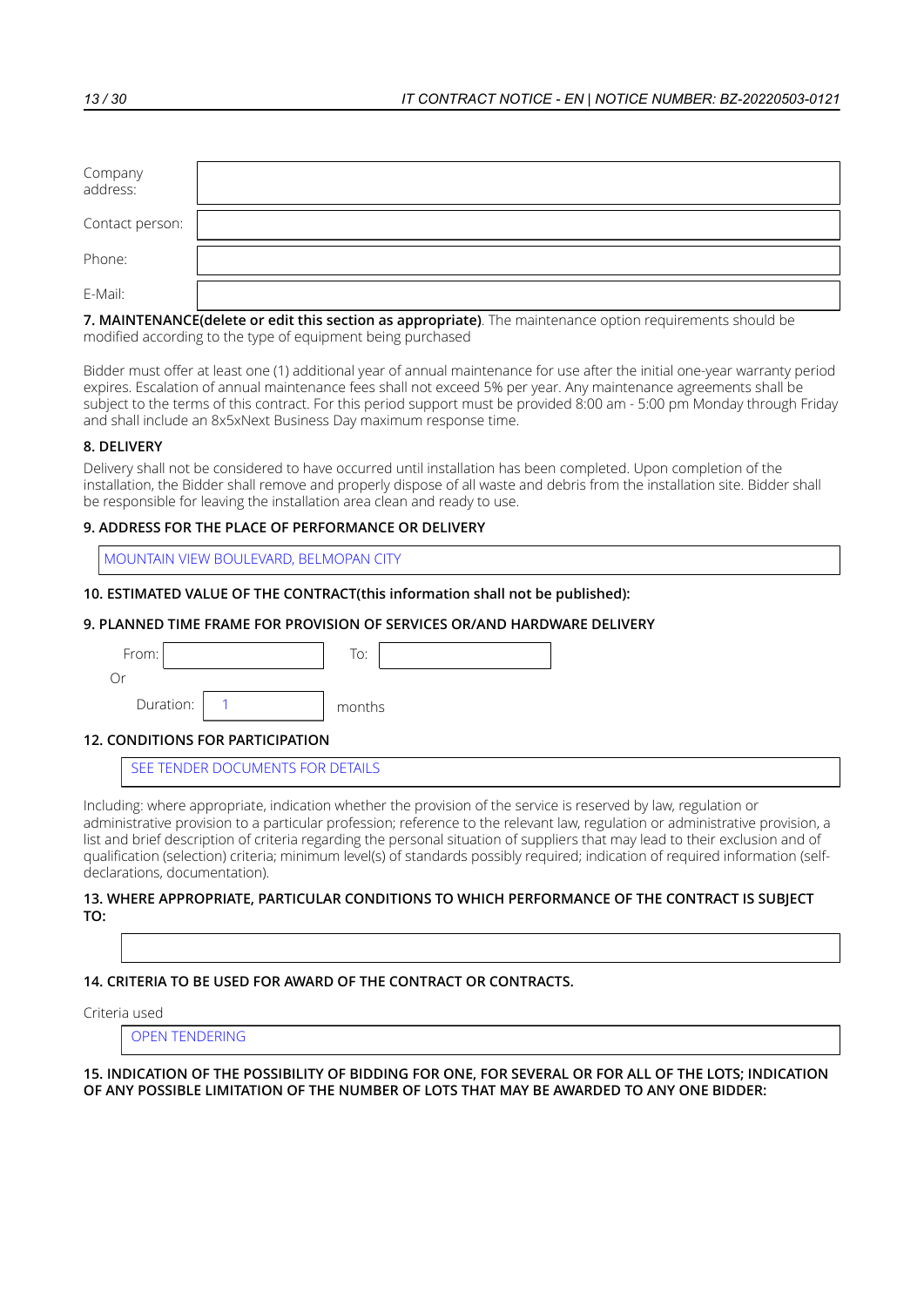| Bids per Participant:              | O One<br><b>●</b> Several<br>$O$ All |
|------------------------------------|--------------------------------------|
| Awards per Successful Participant: | O One<br><b>●</b> Several<br>$O$ All |

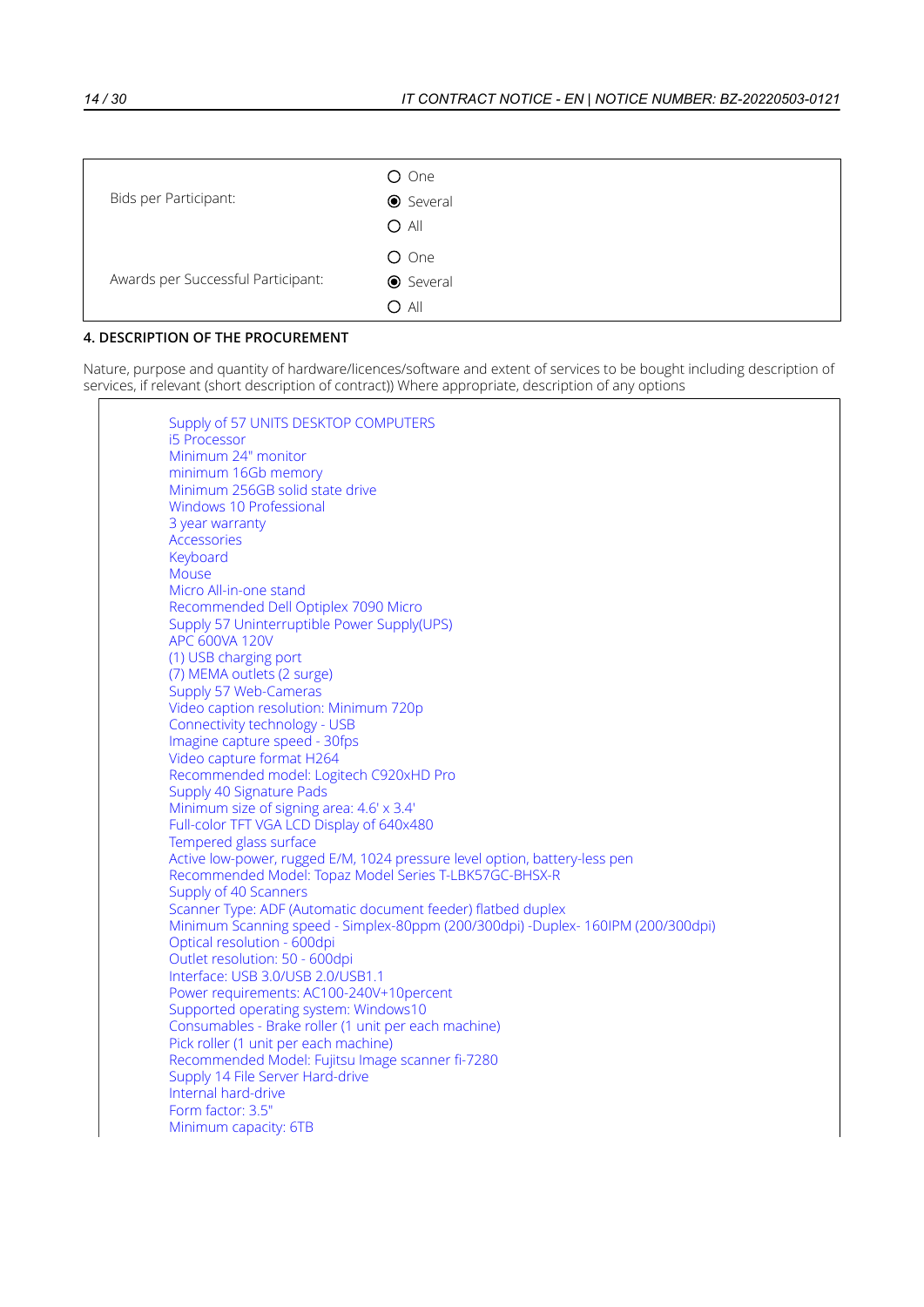# **5. CPV CODES**

| Main CPV code:              | 30213300 - Desktop computer         |
|-----------------------------|-------------------------------------|
| Additional CPV Codes (if    | 30237280 - Power supply accessories |
| necessary):                 | 30237240 - Web camera               |
|                             | 30237300 - Computer supplies        |
|                             | 38520000 - Scanners                 |
|                             | 48823000 - File servers             |
|                             | 30121100 - Photocopiers             |
|                             | 30232110 - Laser printers           |
|                             | 79980000 - Subscription services    |
| Supplementary CPV codes (if |                                     |
| necessary):                 |                                     |
|                             |                                     |
| Lot CPV Code:               | 30213300 - Desktop computer         |
|                             | 30237280 - Power supply accessories |
|                             | 30237240 - Web camera               |
|                             | 30237300 - Computer supplies        |
|                             | 38520000 - Scanners                 |
|                             | 48823000 - File servers             |
|                             | 30121100 - Photocopiers             |
|                             | 30232110 - Laser printers           |
|                             | 79980000 - Subscription services    |

### **6. WARANTY (please tick appropriate box) :**

- $\Box$  Manufacturer's standard warranty shall apply. Upon request, tenderer will have to provide a copy of the manufacturer's standard warranty within two (2) business days.
- $\boxtimes$  Tendererr warrants that all delivered equipment will be new, of good material and workmanship. The warranty will be for a minimum period of twelve (12) months from date equipment is put into operation. Such warranty shall cover the cost of all defective parts replacement, labor, freight, and technicians travel at no additional cost.

Bidder must be authorized by manufacturer to repair equipment offered during the warranty period

 $\bullet$  yes  $\circ$  no

Bidder must provide warranty service

In a case bidder does not provide warranty service it must provide following information about an authorized third party which will perform warranty service: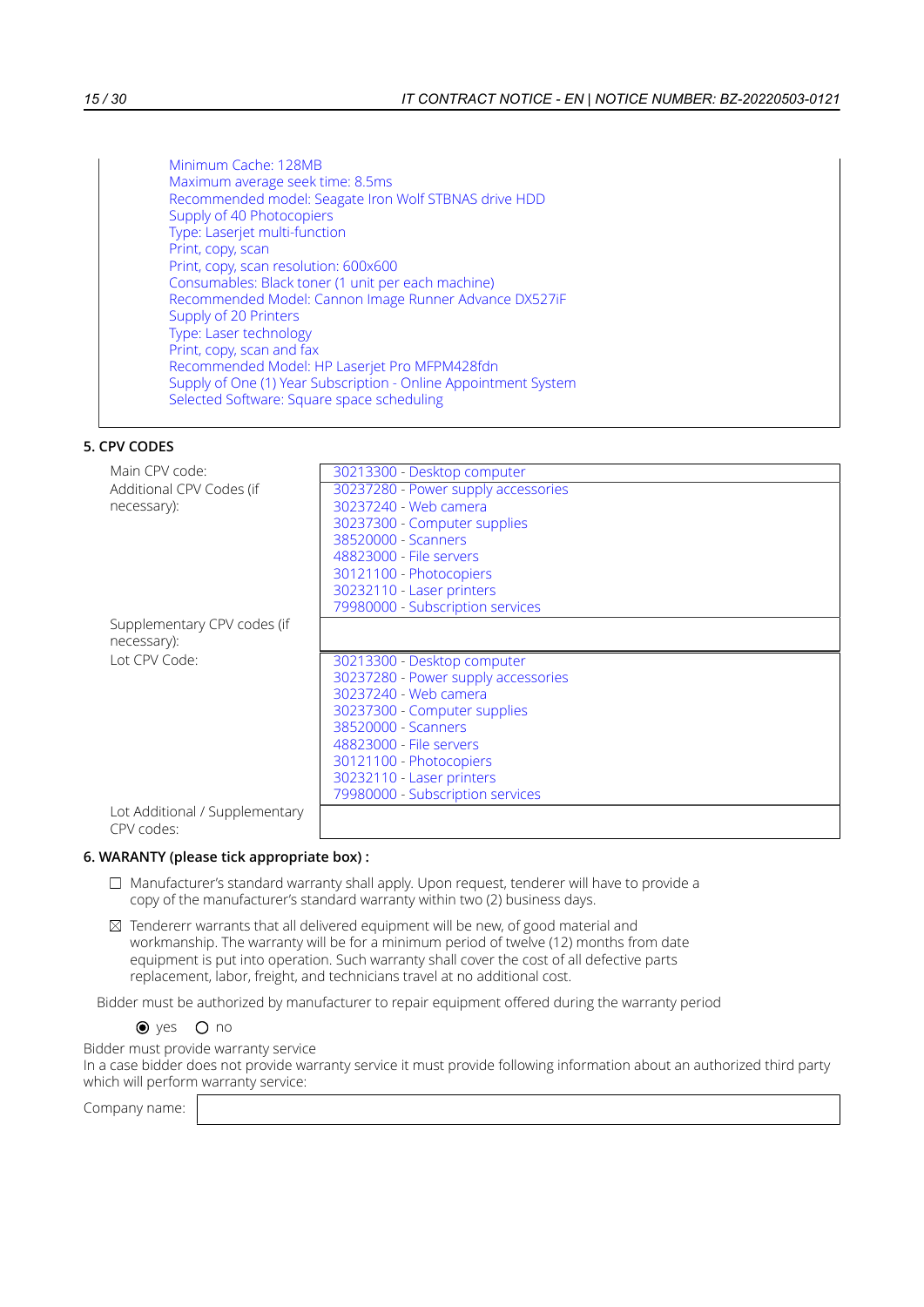| Company<br>address: |  |
|---------------------|--|
| Contact person:     |  |
| Phone:              |  |
| E-Mail:             |  |

Bidder must offer at least one (1) additional year of annual maintenance for use after the initial one-year warranty period expires. Escalation of annual maintenance fees shall not exceed 5% per year. Any maintenance agreements shall be subject to the terms of this contract. For this period support must be provided 8:00 am - 5:00 pm Monday through Friday and shall include an 8x5xNext Business Day maximum response time.

# **8. DELIVERY**

Delivery shall not be considered to have occurred until installation has been completed. Upon completion of the installation, the Bidder shall remove and properly dispose of all waste and debris from the installation site. Bidder shall be responsible for leaving the installation area clean and ready to use.

# **9. ADDRESS FOR THE PLACE OF PERFORMANCE OR DELIVERY**

MOUNTAIN VIEW BOULEVARD, BELMOPAN CITY

### **10. ESTIMATED VALUE OF THE CONTRACT(this information shall not be published):**

### **9. PLANNED TIME FRAME FOR PROVISION OF SERVICES OR/AND HARDWARE DELIVERY**

| From:     |            | To:    |  |  |
|-----------|------------|--------|--|--|
| Or        |            |        |  |  |
| Duration: |            | months |  |  |
| .<br>--   | ---------- |        |  |  |

### **12. CONDITIONS FOR PARTICIPATION**

SEE TENDER DOCUMENTS FOR DETAILS

Including: where appropriate, indication whether the provision of the service is reserved by law, regulation or administrative provision to a particular profession; reference to the relevant law, regulation or administrative provision, a list and brief description of criteria regarding the personal situation of suppliers that may lead to their exclusion and of qualification (selection) criteria; minimum level(s) of standards possibly required; indication of required information (selfdeclarations, documentation).

#### **13. WHERE APPROPRIATE, PARTICULAR CONDITIONS TO WHICH PERFORMANCE OF THE CONTRACT IS SUBJECT TO:**

### **14. CRITERIA TO BE USED FOR AWARD OF THE CONTRACT OR CONTRACTS.**

Criteria used

OPEN TENDERING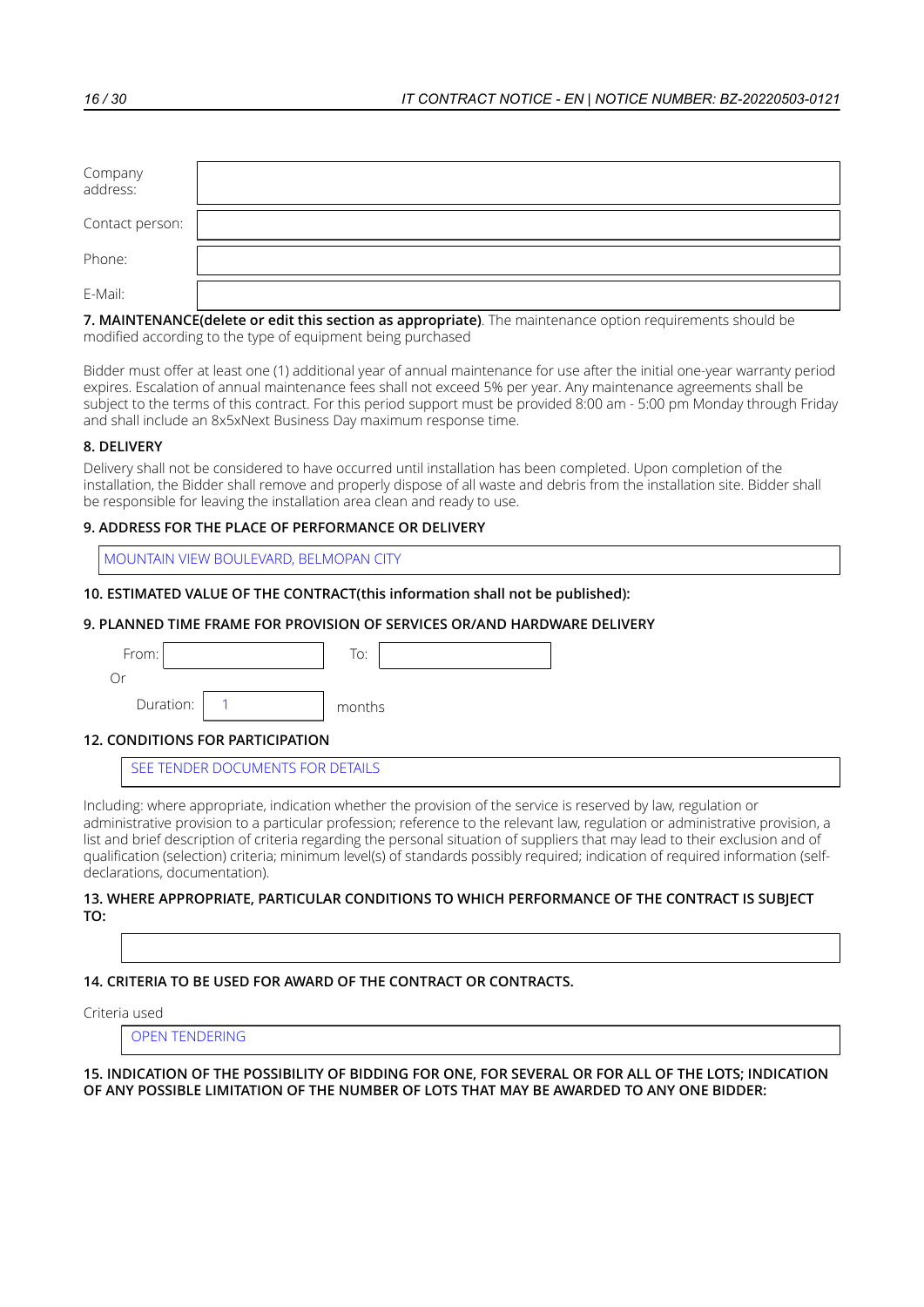| Bids per Participant:              | O One<br><b>●</b> Several<br>$O$ All |
|------------------------------------|--------------------------------------|
| Awards per Successful Participant: | O One<br><b>●</b> Several<br>$O$ All |

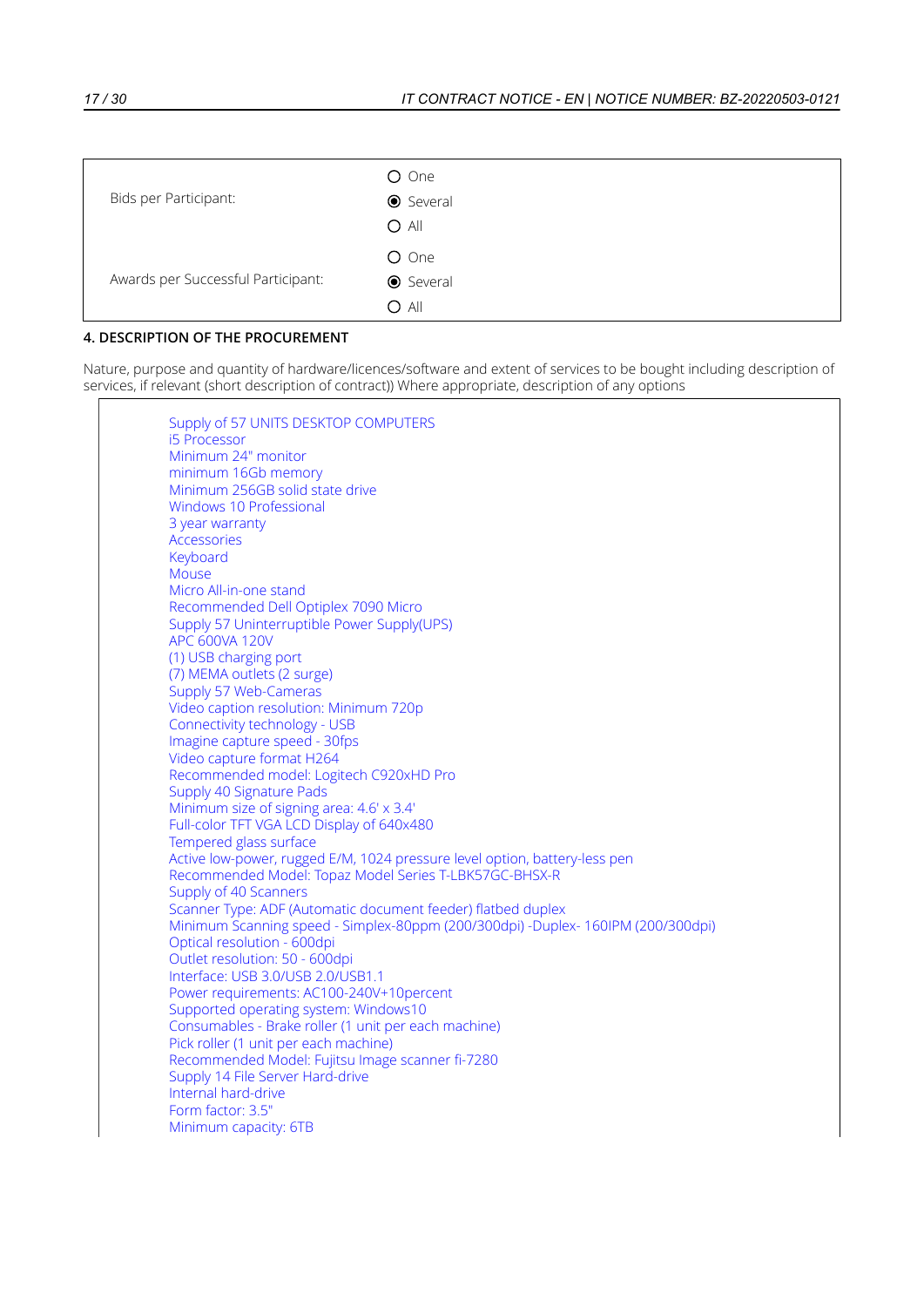# **5. CPV CODES**

| Main CPV code:              | 30213300 - Desktop computer         |
|-----------------------------|-------------------------------------|
| Additional CPV Codes (if    | 30237280 - Power supply accessories |
| necessary):                 | 30237240 - Web camera               |
|                             | 30237300 - Computer supplies        |
|                             | 38520000 - Scanners                 |
|                             | 48823000 - File servers             |
|                             | 30121100 - Photocopiers             |
|                             | 30232110 - Laser printers           |
|                             | 79980000 - Subscription services    |
| Supplementary CPV codes (if |                                     |
| necessary):                 |                                     |
|                             |                                     |
| Lot CPV Code:               | 30213300 - Desktop computer         |
|                             | 30237280 - Power supply accessories |
|                             | 30237240 - Web camera               |
|                             | 30237300 - Computer supplies        |
|                             | 38520000 - Scanners                 |
|                             | 48823000 - File servers             |
|                             | 30121100 - Photocopiers             |
|                             | 30232110 - Laser printers           |
|                             | 79980000 - Subscription services    |

### **6. WARANTY (please tick appropriate box) :**

- $\Box$  Manufacturer's standard warranty shall apply. Upon request, tenderer will have to provide a copy of the manufacturer's standard warranty within two (2) business days.
- $\boxtimes$  Tendererr warrants that all delivered equipment will be new, of good material and workmanship. The warranty will be for a minimum period of twelve (12) months from date equipment is put into operation. Such warranty shall cover the cost of all defective parts replacement, labor, freight, and technicians travel at no additional cost.

Bidder must be authorized by manufacturer to repair equipment offered during the warranty period

 $\bullet$  yes  $\circ$  no

Bidder must provide warranty service

In a case bidder does not provide warranty service it must provide following information about an authorized third party which will perform warranty service: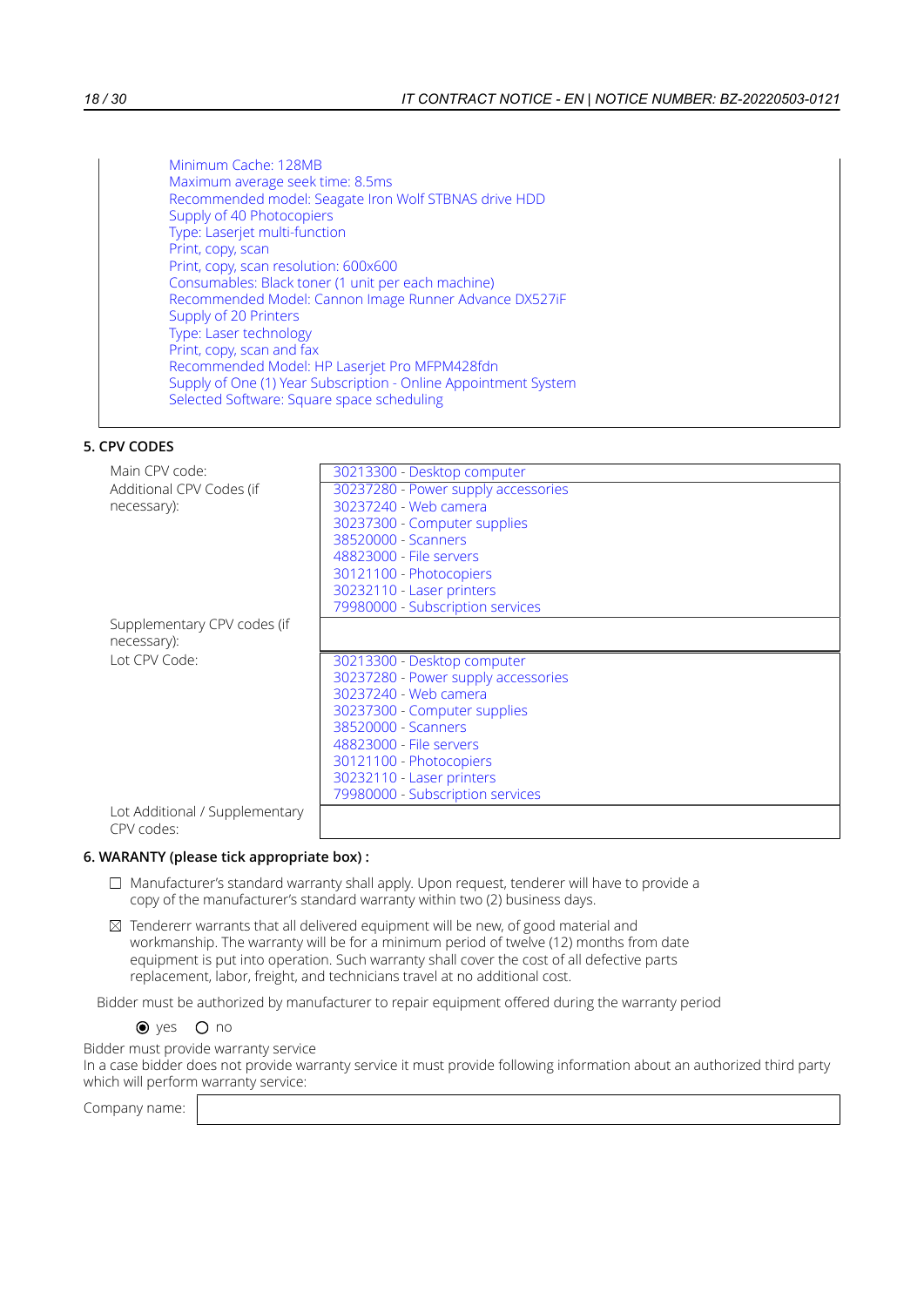| Company<br>address: |  |
|---------------------|--|
| Contact person:     |  |
| Phone:              |  |
| E-Mail:             |  |

Bidder must offer at least one (1) additional year of annual maintenance for use after the initial one-year warranty period expires. Escalation of annual maintenance fees shall not exceed 5% per year. Any maintenance agreements shall be subject to the terms of this contract. For this period support must be provided 8:00 am - 5:00 pm Monday through Friday and shall include an 8x5xNext Business Day maximum response time.

# **8. DELIVERY**

Delivery shall not be considered to have occurred until installation has been completed. Upon completion of the installation, the Bidder shall remove and properly dispose of all waste and debris from the installation site. Bidder shall be responsible for leaving the installation area clean and ready to use.

# **9. ADDRESS FOR THE PLACE OF PERFORMANCE OR DELIVERY**

MOUNTAIN VIEW BOULEVARD, BELMOPAN CITY

### **10. ESTIMATED VALUE OF THE CONTRACT(this information shall not be published):**

### **9. PLANNED TIME FRAME FOR PROVISION OF SERVICES OR/AND HARDWARE DELIVERY**

| From:     |            | To:    |  |  |
|-----------|------------|--------|--|--|
| Or        |            |        |  |  |
| Duration: |            | months |  |  |
| .<br>--   | ---------- |        |  |  |

### **12. CONDITIONS FOR PARTICIPATION**

SEE TENDER DOCUMENTS FOR DETAILS

Including: where appropriate, indication whether the provision of the service is reserved by law, regulation or administrative provision to a particular profession; reference to the relevant law, regulation or administrative provision, a list and brief description of criteria regarding the personal situation of suppliers that may lead to their exclusion and of qualification (selection) criteria; minimum level(s) of standards possibly required; indication of required information (selfdeclarations, documentation).

#### **13. WHERE APPROPRIATE, PARTICULAR CONDITIONS TO WHICH PERFORMANCE OF THE CONTRACT IS SUBJECT TO:**

### **14. CRITERIA TO BE USED FOR AWARD OF THE CONTRACT OR CONTRACTS.**

Criteria used

OPEN TENDERING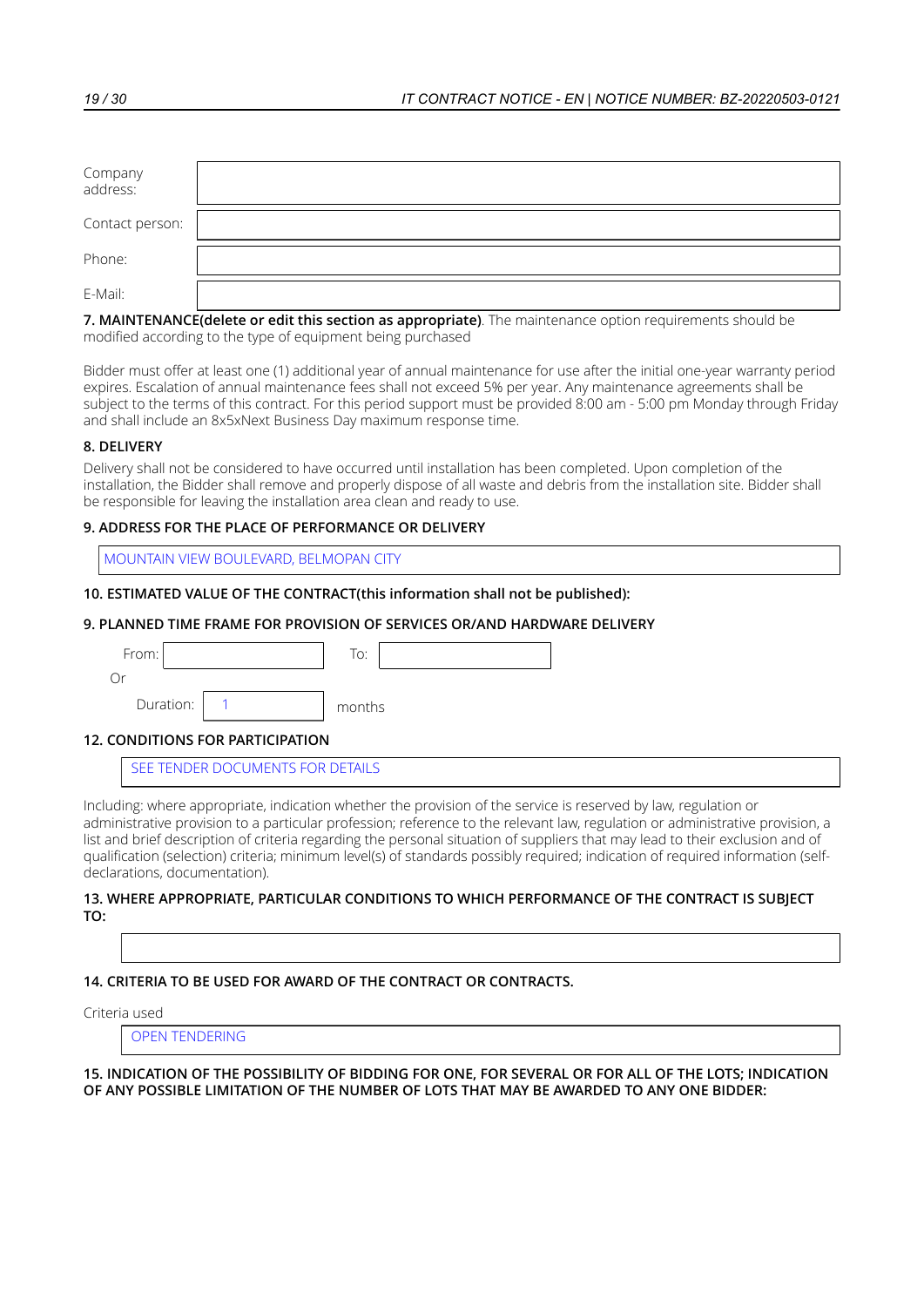| Bids per Participant:              | O One<br><b>●</b> Several<br>$O$ All |
|------------------------------------|--------------------------------------|
| Awards per Successful Participant: | O One<br><b>●</b> Several<br>$O$ All |

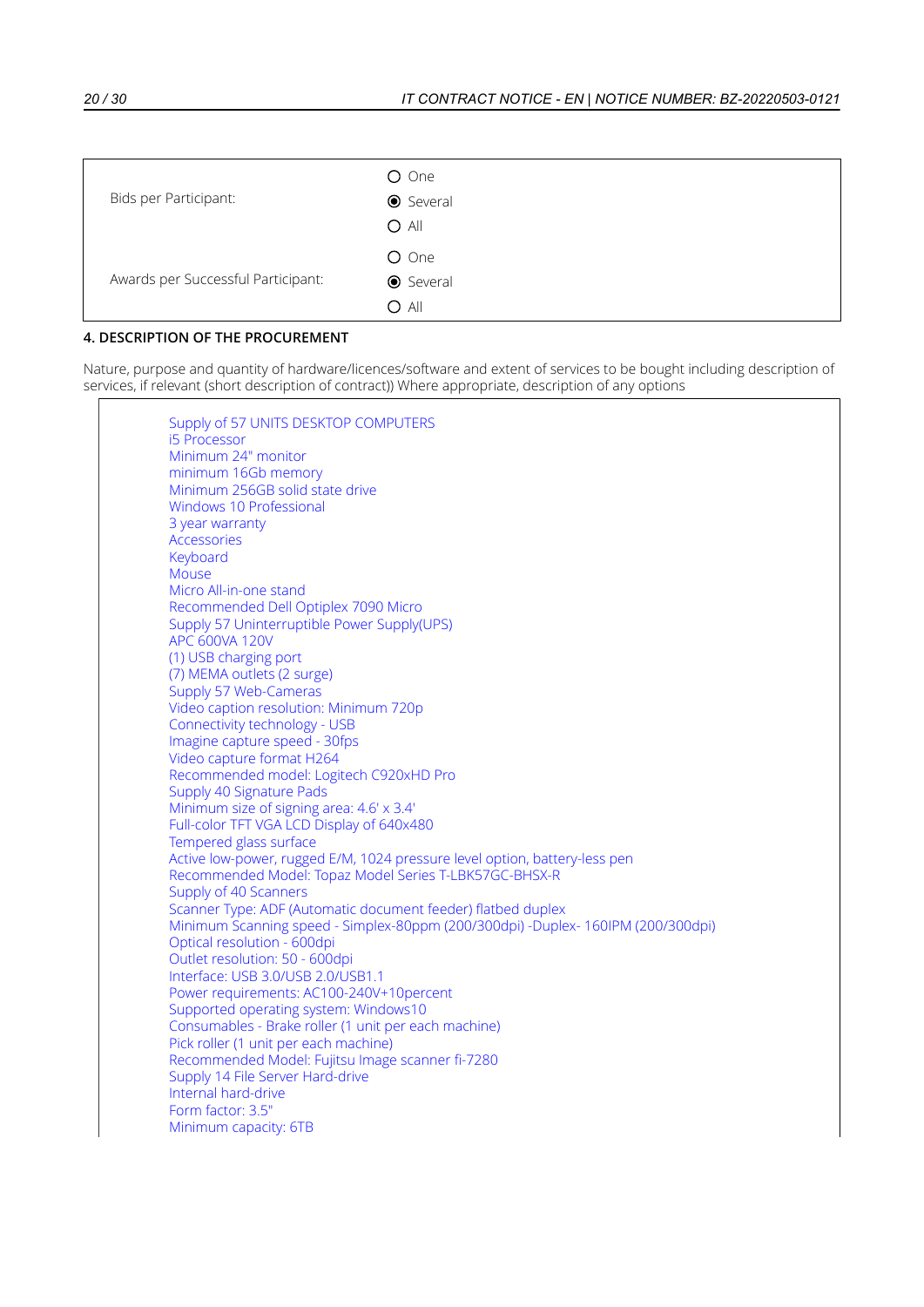# **5. CPV CODES**

| Main CPV code:              | 30213300 - Desktop computer         |
|-----------------------------|-------------------------------------|
| Additional CPV Codes (if    | 30237280 - Power supply accessories |
| necessary):                 | 30237240 - Web camera               |
|                             | 30237300 - Computer supplies        |
|                             | 38520000 - Scanners                 |
|                             | 48823000 - File servers             |
|                             | 30121100 - Photocopiers             |
|                             | 30232110 - Laser printers           |
|                             | 79980000 - Subscription services    |
| Supplementary CPV codes (if |                                     |
| necessary):                 |                                     |
|                             |                                     |
| Lot CPV Code:               | 30213300 - Desktop computer         |
|                             | 30237280 - Power supply accessories |
|                             | 30237240 - Web camera               |
|                             | 30237300 - Computer supplies        |
|                             | 38520000 - Scanners                 |
|                             | 48823000 - File servers             |
|                             | 30121100 - Photocopiers             |
|                             | 30232110 - Laser printers           |
|                             | 79980000 - Subscription services    |

### **6. WARANTY (please tick appropriate box) :**

- $\Box$  Manufacturer's standard warranty shall apply. Upon request, tenderer will have to provide a copy of the manufacturer's standard warranty within two (2) business days.
- $\boxtimes$  Tendererr warrants that all delivered equipment will be new, of good material and workmanship. The warranty will be for a minimum period of twelve (12) months from date equipment is put into operation. Such warranty shall cover the cost of all defective parts replacement, labor, freight, and technicians travel at no additional cost.

Bidder must be authorized by manufacturer to repair equipment offered during the warranty period

 $\bullet$  yes  $\circ$  no

Bidder must provide warranty service

In a case bidder does not provide warranty service it must provide following information about an authorized third party which will perform warranty service: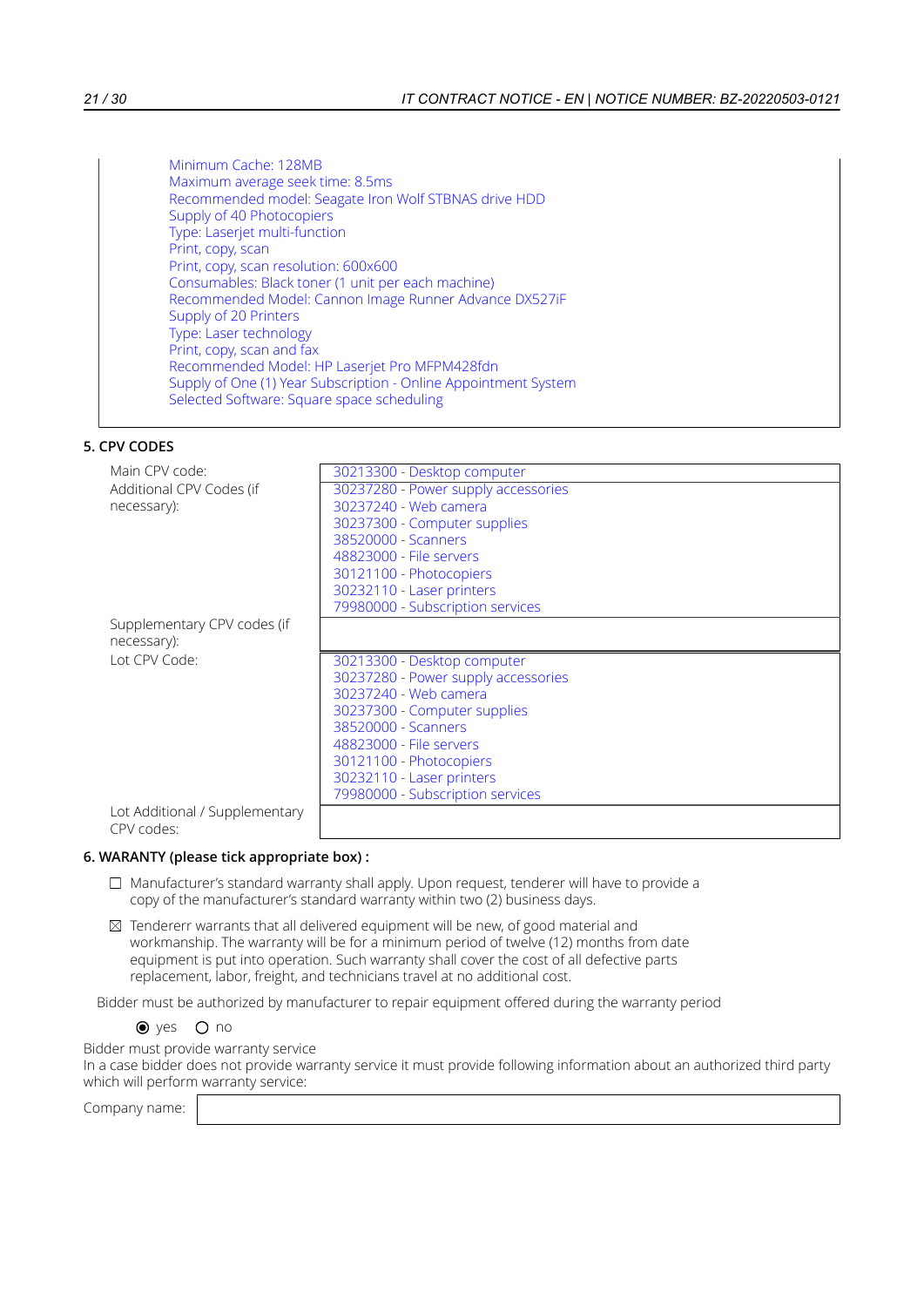| Company<br>address: |  |
|---------------------|--|
| Contact person:     |  |
| Phone:              |  |
| E-Mail:             |  |

Bidder must offer at least one (1) additional year of annual maintenance for use after the initial one-year warranty period expires. Escalation of annual maintenance fees shall not exceed 5% per year. Any maintenance agreements shall be subject to the terms of this contract. For this period support must be provided 8:00 am - 5:00 pm Monday through Friday and shall include an 8x5xNext Business Day maximum response time.

# **8. DELIVERY**

Delivery shall not be considered to have occurred until installation has been completed. Upon completion of the installation, the Bidder shall remove and properly dispose of all waste and debris from the installation site. Bidder shall be responsible for leaving the installation area clean and ready to use.

# **9. ADDRESS FOR THE PLACE OF PERFORMANCE OR DELIVERY**

MOUNTAIN VIEW BOULEVARD, BELMOPAN CITY

### **10. ESTIMATED VALUE OF THE CONTRACT(this information shall not be published):**

### **9. PLANNED TIME FRAME FOR PROVISION OF SERVICES OR/AND HARDWARE DELIVERY**

| From:     |            | To:    |  |  |
|-----------|------------|--------|--|--|
| Or        |            |        |  |  |
| Duration: |            | months |  |  |
| .<br>--   | ---------- |        |  |  |

### **12. CONDITIONS FOR PARTICIPATION**

SEE TENDER DOCUMENTS FOR DETAILS

Including: where appropriate, indication whether the provision of the service is reserved by law, regulation or administrative provision to a particular profession; reference to the relevant law, regulation or administrative provision, a list and brief description of criteria regarding the personal situation of suppliers that may lead to their exclusion and of qualification (selection) criteria; minimum level(s) of standards possibly required; indication of required information (selfdeclarations, documentation).

#### **13. WHERE APPROPRIATE, PARTICULAR CONDITIONS TO WHICH PERFORMANCE OF THE CONTRACT IS SUBJECT TO:**

### **14. CRITERIA TO BE USED FOR AWARD OF THE CONTRACT OR CONTRACTS.**

Criteria used

OPEN TENDERING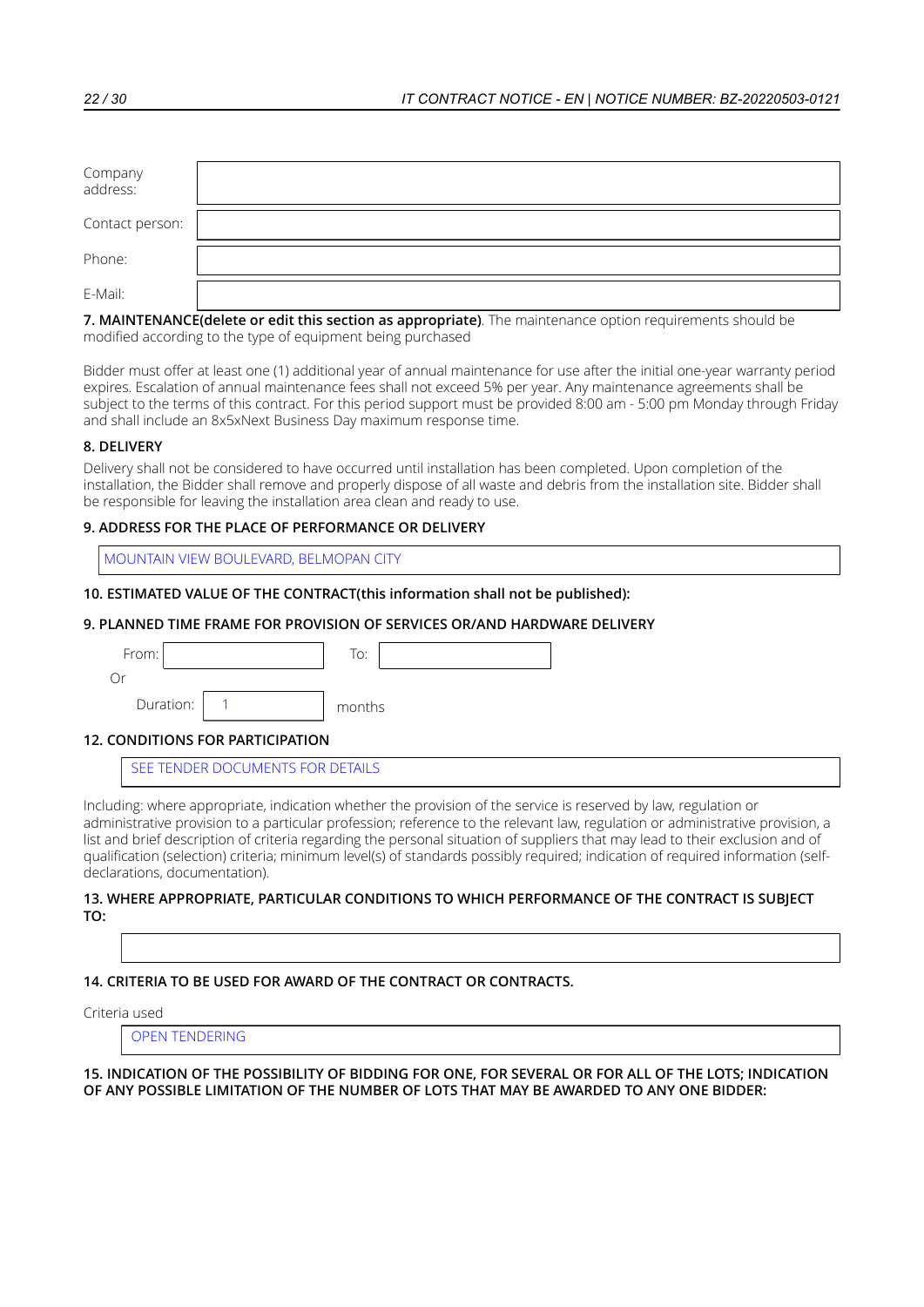| Bids per Participant:              | O One<br><b>●</b> Several<br>$O$ All |
|------------------------------------|--------------------------------------|
| Awards per Successful Participant: | O One<br><b>●</b> Several<br>$O$ All |

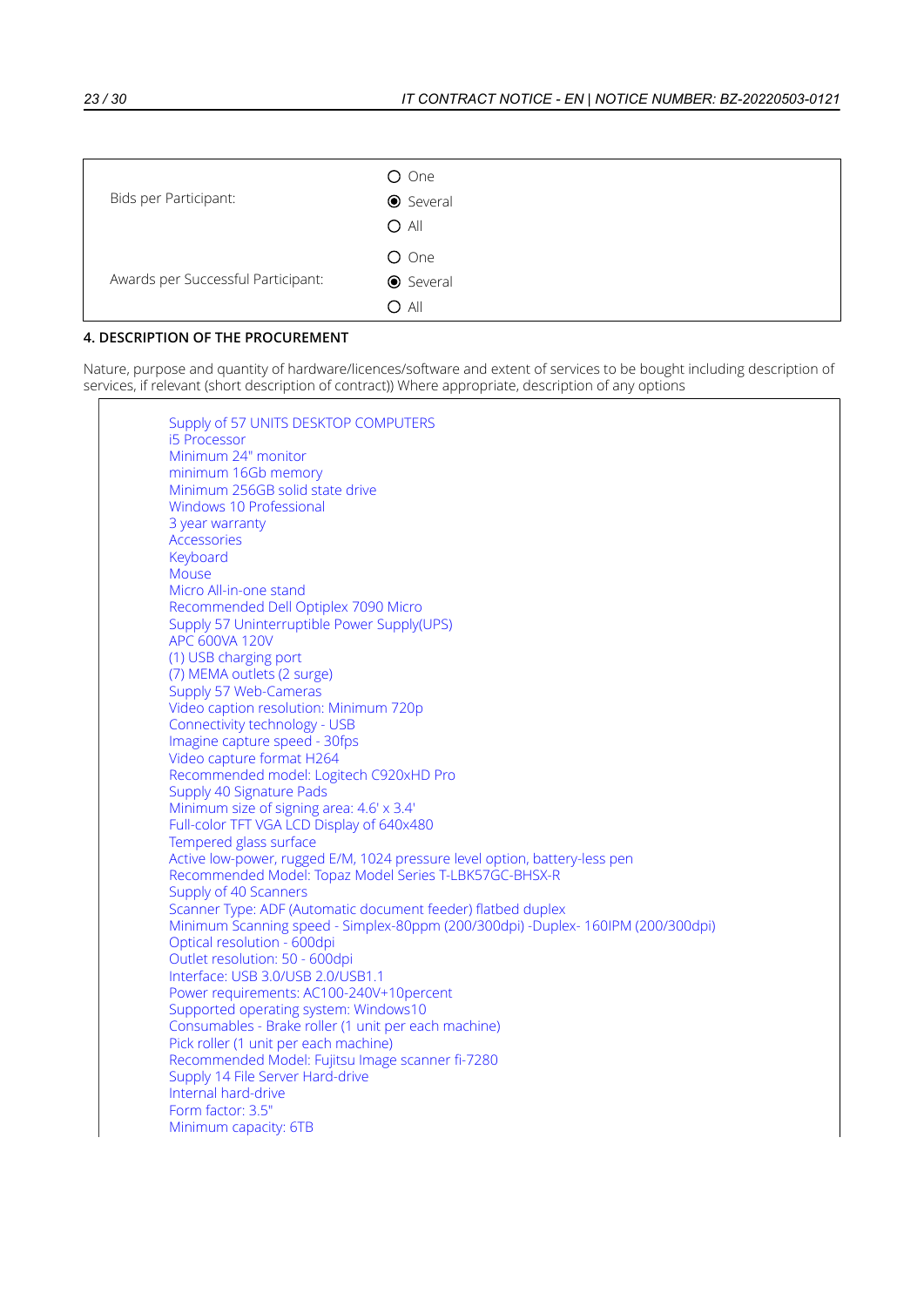# **5. CPV CODES**

| Main CPV code:              | 30213300 - Desktop computer         |
|-----------------------------|-------------------------------------|
| Additional CPV Codes (if    | 30237280 - Power supply accessories |
| necessary):                 | 30237240 - Web camera               |
|                             | 30237300 - Computer supplies        |
|                             | 38520000 - Scanners                 |
|                             | 48823000 - File servers             |
|                             | 30121100 - Photocopiers             |
|                             | 30232110 - Laser printers           |
|                             | 79980000 - Subscription services    |
| Supplementary CPV codes (if |                                     |
| necessary):                 |                                     |
|                             |                                     |
| Lot CPV Code:               | 30213300 - Desktop computer         |
|                             | 30237280 - Power supply accessories |
|                             | 30237240 - Web camera               |
|                             | 30237300 - Computer supplies        |
|                             | 38520000 - Scanners                 |
|                             | 48823000 - File servers             |
|                             | 30121100 - Photocopiers             |
|                             | 30232110 - Laser printers           |
|                             | 79980000 - Subscription services    |

### **6. WARANTY (please tick appropriate box) :**

- $\Box$  Manufacturer's standard warranty shall apply. Upon request, tenderer will have to provide a copy of the manufacturer's standard warranty within two (2) business days.
- $\boxtimes$  Tendererr warrants that all delivered equipment will be new, of good material and workmanship. The warranty will be for a minimum period of twelve (12) months from date equipment is put into operation. Such warranty shall cover the cost of all defective parts replacement, labor, freight, and technicians travel at no additional cost.

Bidder must be authorized by manufacturer to repair equipment offered during the warranty period

 $\bullet$  yes  $\circ$  no

Bidder must provide warranty service

In a case bidder does not provide warranty service it must provide following information about an authorized third party which will perform warranty service: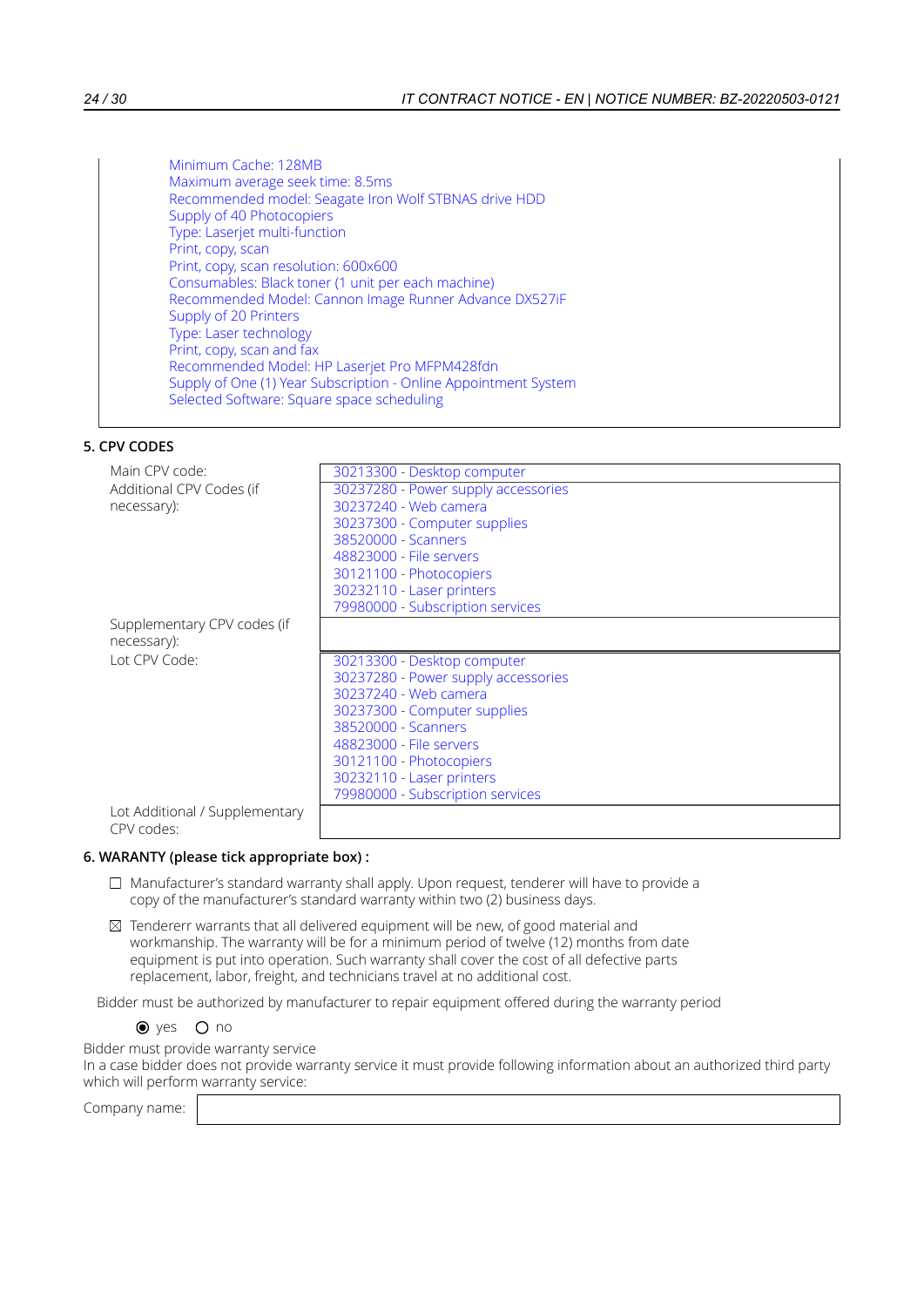| Company<br>address: |  |
|---------------------|--|
| Contact person:     |  |
| Phone:              |  |
| E-Mail:             |  |

Bidder must offer at least one (1) additional year of annual maintenance for use after the initial one-year warranty period expires. Escalation of annual maintenance fees shall not exceed 5% per year. Any maintenance agreements shall be subject to the terms of this contract. For this period support must be provided 8:00 am - 5:00 pm Monday through Friday and shall include an 8x5xNext Business Day maximum response time.

# **8. DELIVERY**

Delivery shall not be considered to have occurred until installation has been completed. Upon completion of the installation, the Bidder shall remove and properly dispose of all waste and debris from the installation site. Bidder shall be responsible for leaving the installation area clean and ready to use.

# **9. ADDRESS FOR THE PLACE OF PERFORMANCE OR DELIVERY**

MOUNTAIN VIEW BOULEVARD, BELMOPAN CITY

### **10. ESTIMATED VALUE OF THE CONTRACT(this information shall not be published):**

### **9. PLANNED TIME FRAME FOR PROVISION OF SERVICES OR/AND HARDWARE DELIVERY**

| From:     |            | To:    |  |  |
|-----------|------------|--------|--|--|
| Or        |            |        |  |  |
| Duration: |            | months |  |  |
| .<br>--   | ---------- |        |  |  |

### **12. CONDITIONS FOR PARTICIPATION**

SEE TENDER DOCUMENTS FOR DETAILS

Including: where appropriate, indication whether the provision of the service is reserved by law, regulation or administrative provision to a particular profession; reference to the relevant law, regulation or administrative provision, a list and brief description of criteria regarding the personal situation of suppliers that may lead to their exclusion and of qualification (selection) criteria; minimum level(s) of standards possibly required; indication of required information (selfdeclarations, documentation).

#### **13. WHERE APPROPRIATE, PARTICULAR CONDITIONS TO WHICH PERFORMANCE OF THE CONTRACT IS SUBJECT TO:**

### **14. CRITERIA TO BE USED FOR AWARD OF THE CONTRACT OR CONTRACTS.**

Criteria used

OPEN TENDERING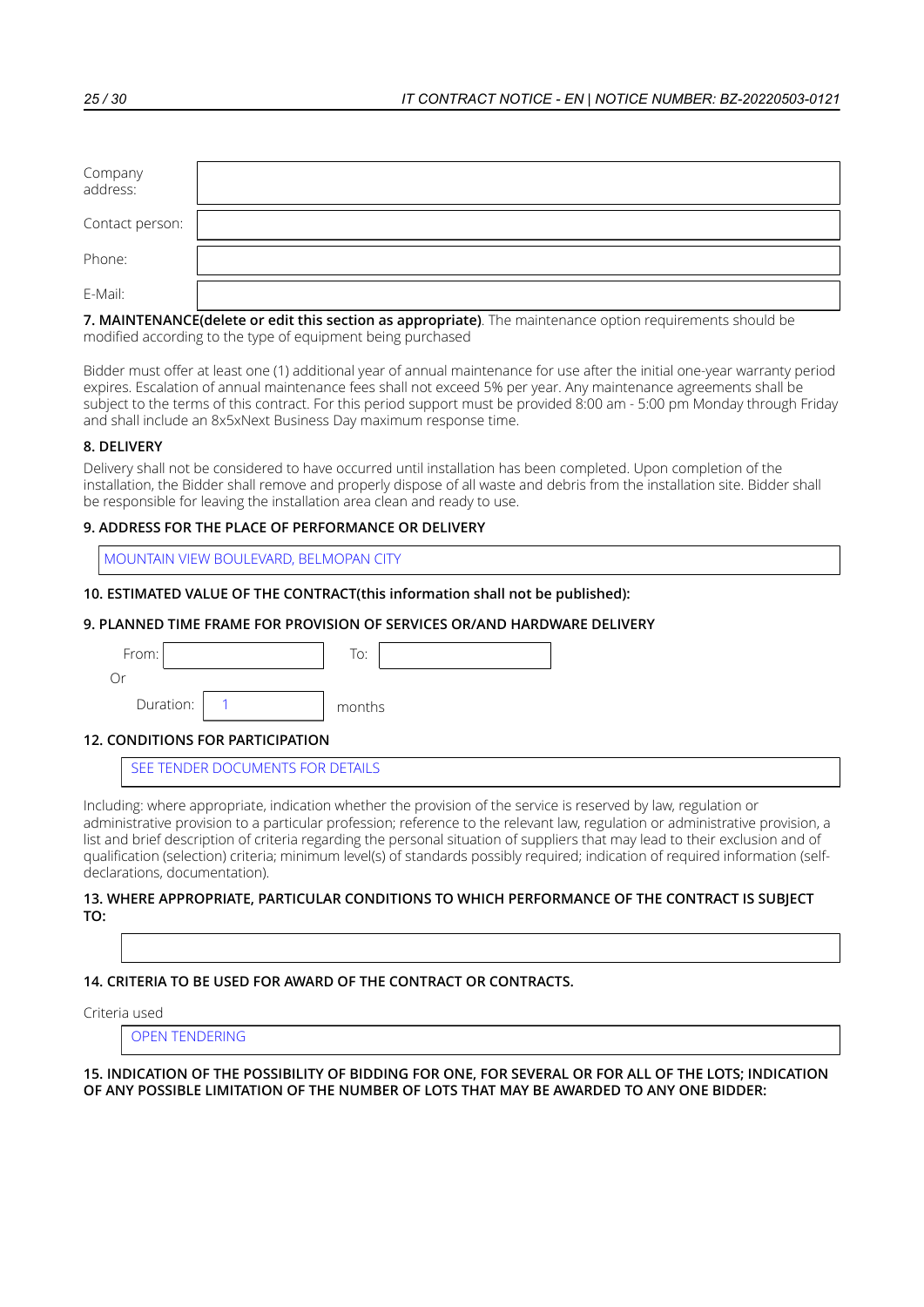| Bids per Participant:              | O One<br><b>●</b> Several<br>$O$ All |
|------------------------------------|--------------------------------------|
| Awards per Successful Participant: | O One<br><b>●</b> Several<br>$O$ All |

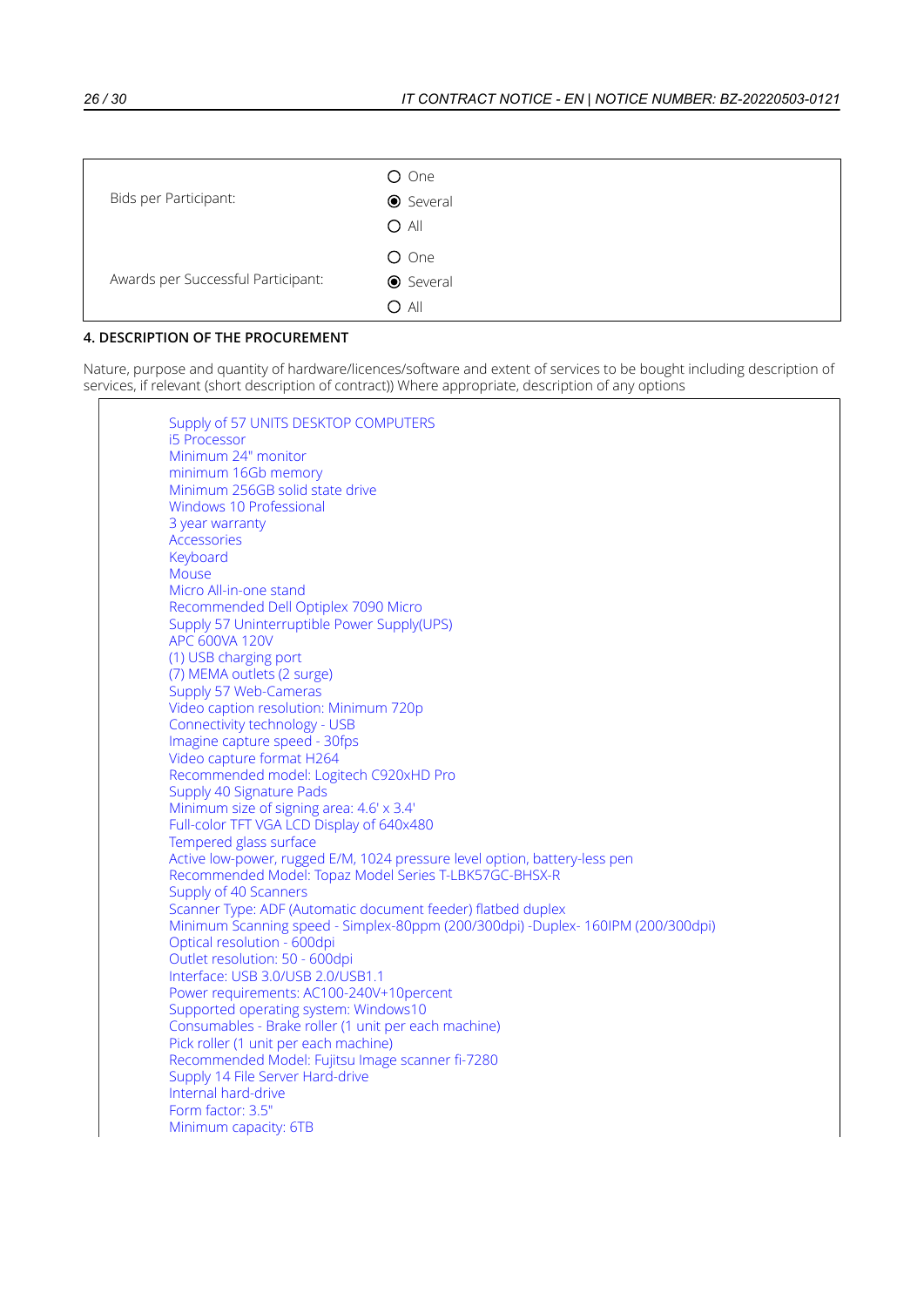# **5. CPV CODES**

| Main CPV code:              | 30213300 - Desktop computer                          |
|-----------------------------|------------------------------------------------------|
| Additional CPV Codes (if    | 30237280 - Power supply accessories                  |
| necessary):                 | 30237240 - Web camera                                |
|                             | 30237300 - Computer supplies                         |
|                             | 38520000 - Scanners                                  |
|                             | 48823000 - File servers                              |
|                             | 30121100 - Photocopiers                              |
|                             | 30232110 - Laser printers                            |
|                             | 79980000 - Subscription services                     |
| Supplementary CPV codes (if |                                                      |
| necessary):                 |                                                      |
|                             |                                                      |
| Lot CPV Code:               | 30213300 - Desktop computer                          |
|                             | 30237280 - Power supply accessories                  |
|                             | 30237240 - Web camera                                |
|                             | 30237300 - Computer supplies                         |
|                             | 38520000 - Scanners                                  |
|                             | 48823000 - File servers                              |
|                             |                                                      |
|                             | 30121100 - Photocopiers<br>30232110 - Laser printers |
|                             | 79980000 - Subscription services                     |

### **6. WARANTY (please tick appropriate box) :**

- $\Box$  Manufacturer's standard warranty shall apply. Upon request, tenderer will have to provide a copy of the manufacturer's standard warranty within two (2) business days.
- $\boxtimes$  Tendererr warrants that all delivered equipment will be new, of good material and workmanship. The warranty will be for a minimum period of twelve (12) months from date equipment is put into operation. Such warranty shall cover the cost of all defective parts replacement, labor, freight, and technicians travel at no additional cost.

Bidder must be authorized by manufacturer to repair equipment offered during the warranty period

 $\bullet$  yes  $\circ$  no

Bidder must provide warranty service

In a case bidder does not provide warranty service it must provide following information about an authorized third party which will perform warranty service: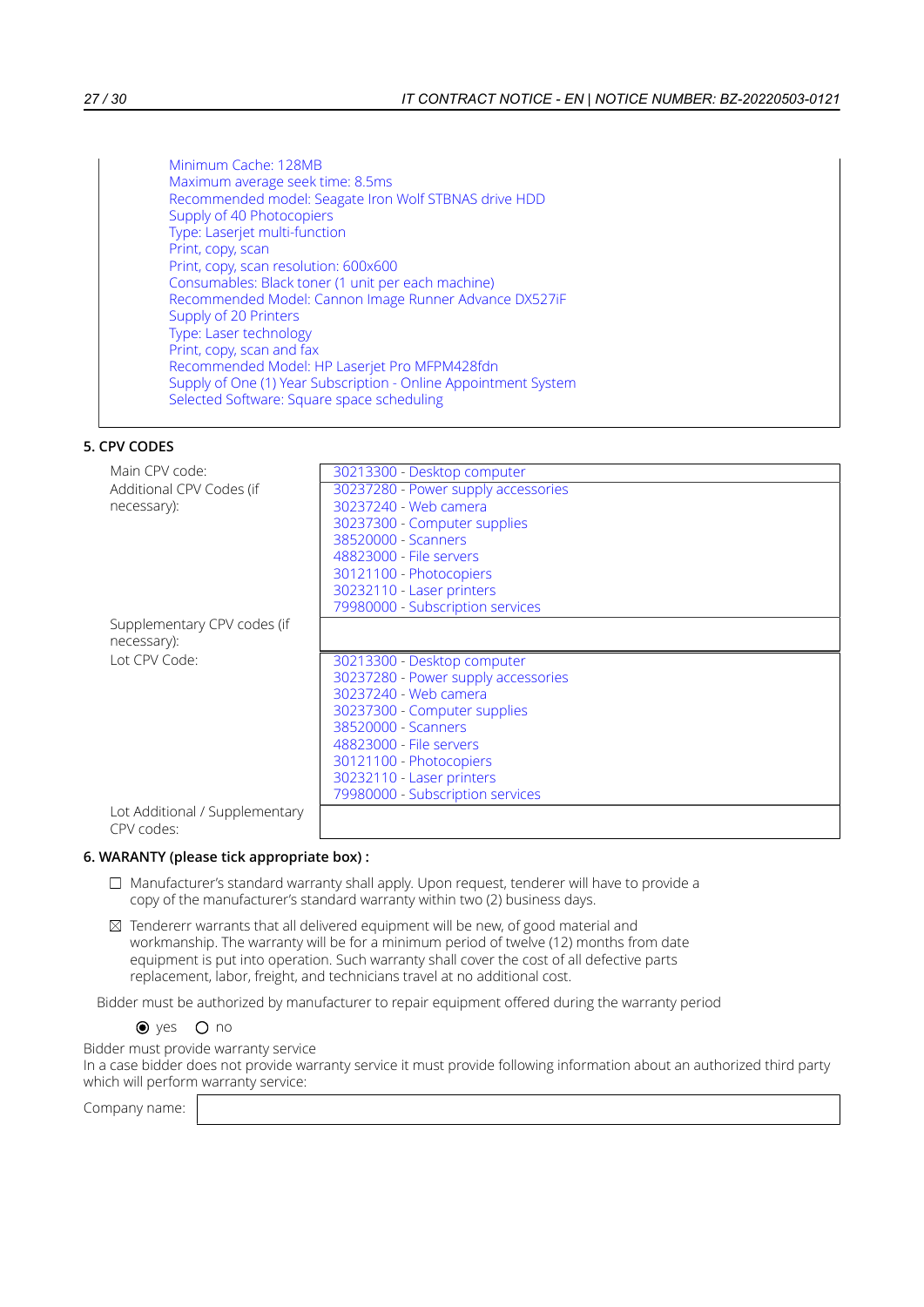| Company<br>address: |  |
|---------------------|--|
| Contact person:     |  |
| Phone:              |  |
| E-Mail:             |  |

Bidder must offer at least one (1) additional year of annual maintenance for use after the initial one-year warranty period expires. Escalation of annual maintenance fees shall not exceed 5% per year. Any maintenance agreements shall be subject to the terms of this contract. For this period support must be provided 8:00 am - 5:00 pm Monday through Friday and shall include an 8x5xNext Business Day maximum response time.

# **8. DELIVERY**

Delivery shall not be considered to have occurred until installation has been completed. Upon completion of the installation, the Bidder shall remove and properly dispose of all waste and debris from the installation site. Bidder shall be responsible for leaving the installation area clean and ready to use.

# **9. ADDRESS FOR THE PLACE OF PERFORMANCE OR DELIVERY**

MOUNTAIN VIEW BOULEVARD, BELMOPAN CITY

### **10. ESTIMATED VALUE OF THE CONTRACT(this information shall not be published):**

### **9. PLANNED TIME FRAME FOR PROVISION OF SERVICES OR/AND HARDWARE DELIVERY**

| From:     |                                    | To:    |
|-----------|------------------------------------|--------|
| Or        |                                    |        |
| Duration: |                                    | months |
| .<br>--   | - - - - - - - - - - - - - <b>.</b> |        |

### **12. CONDITIONS FOR PARTICIPATION**

SEE TENDER DOCUMENTS FOR DETAILS

Including: where appropriate, indication whether the provision of the service is reserved by law, regulation or administrative provision to a particular profession; reference to the relevant law, regulation or administrative provision, a list and brief description of criteria regarding the personal situation of suppliers that may lead to their exclusion and of qualification (selection) criteria; minimum level(s) of standards possibly required; indication of required information (selfdeclarations, documentation).

#### **13. WHERE APPROPRIATE, PARTICULAR CONDITIONS TO WHICH PERFORMANCE OF THE CONTRACT IS SUBJECT TO:**

### **14. CRITERIA TO BE USED FOR AWARD OF THE CONTRACT OR CONTRACTS.**

Criteria used

OPEN TENDERING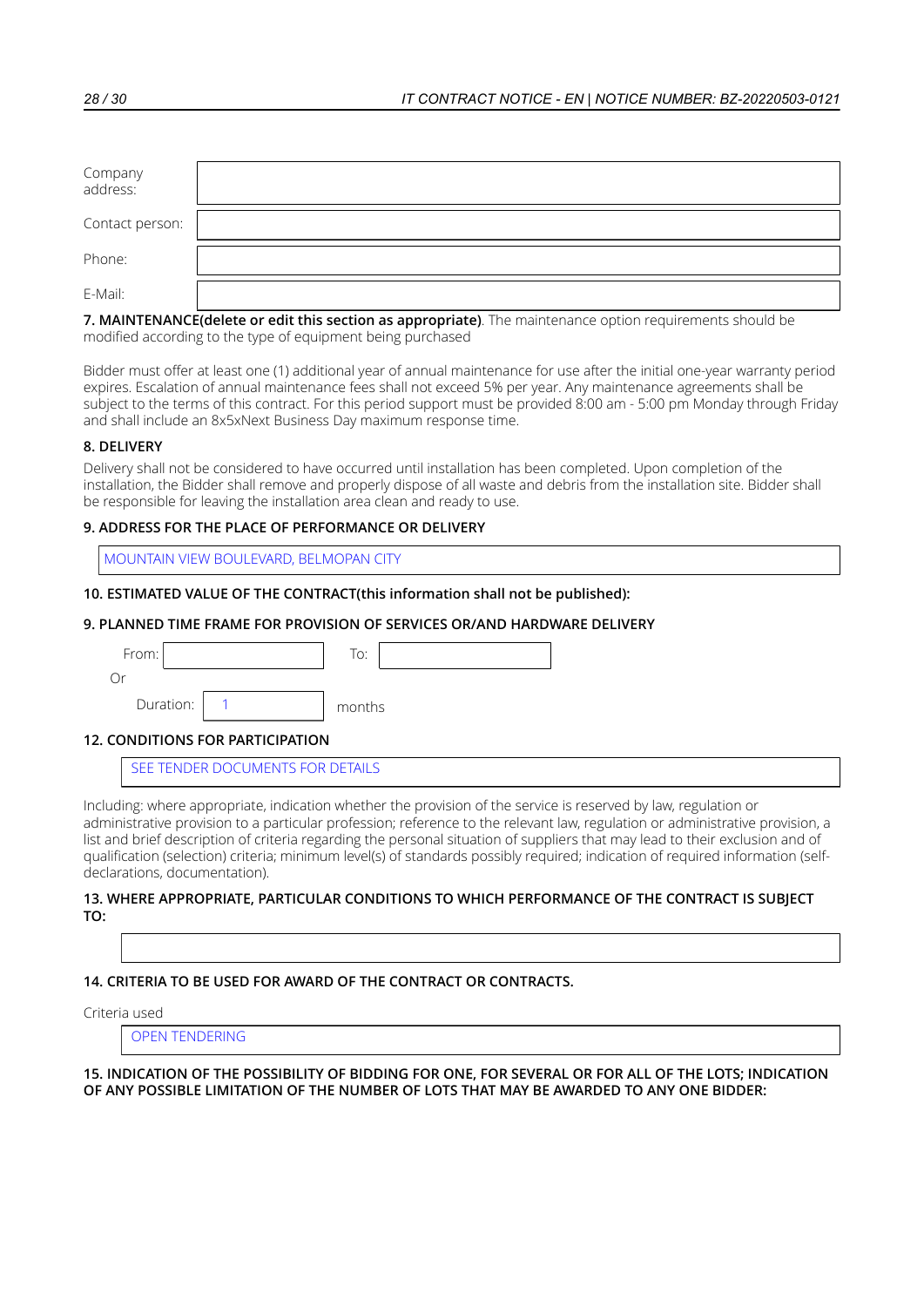| Bids per Participant:              | O One<br><b>●</b> Several<br>$O$ All |
|------------------------------------|--------------------------------------|
| Awards per Successful Participant: | O One<br><b>●</b> Several<br>O All   |

# **16. TYPE OF TENDERING METHOD**

- ⊠ Open
- □ Restricted

**17. IN THE CASE OF A RESTRICTED TENDERING METHOD**, where recourse is made to the option of reducing the number of candidates to be invited to submit tenders, minimum and, where appropriate, proposed maximum number of suppliers and objective criteria to be used to choose the supliers in question.

| Minimum<br>number |  |
|-------------------|--|
| Maximum<br>number |  |
| Criteria<br>used  |  |
|                   |  |

### **18. TIME LIMITS**

for receipt of tenders (open tender Tor receipt of tenders (open tender 11/05/2022 14:00<br>method)

Or

requests to participate (restricted tender method) \_\_\_\_\_

# **19. TIME LIMIT FOR RECEIPT OF CLARIFICATIONS**

| 05/05/2022 17:00 |  |  |
|------------------|--|--|
|                  |  |  |

# **20. ADDRESS TO WHICH TENDERS OR REQUESTS TO PARTICIPATE SHALL BE TRANSMITTED**

| Address:  | Mountain View Boulevard |
|-----------|-------------------------|
| City:     | <b>Belize</b>           |
| ZIP Code: | 501                     |
| Country:  | <b>BZ</b>               |
| URL:      | www.immigration.gov.bz  |

### **21. IN THE CASE OF OPEN TENDERING METHOD**

Duration during which the tenderer must maintain its tender. Duration (in days):